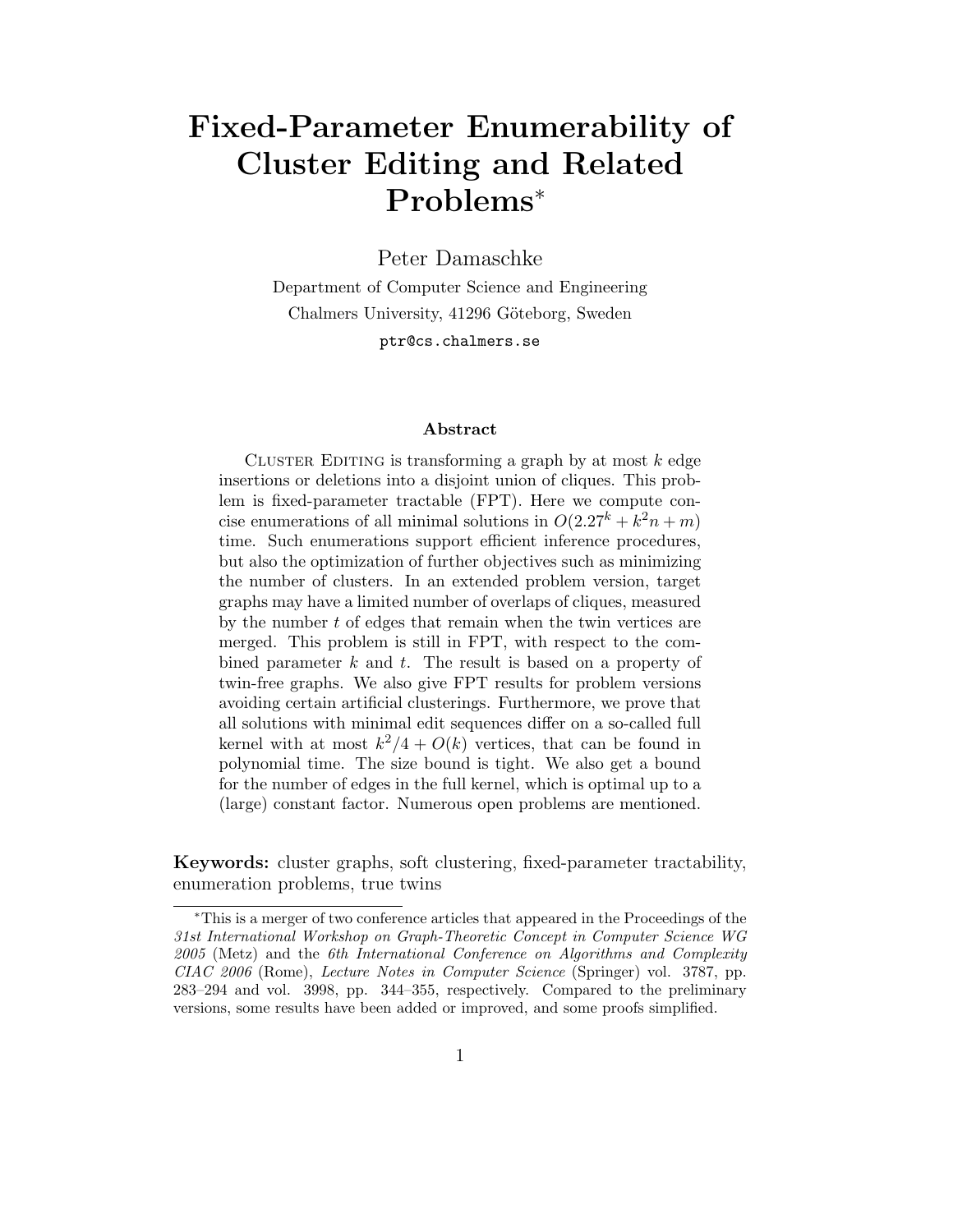## 1 Introduction

### 1.1 Cluster editing in graphs

A cluster graph is a disjoint union of cliques, or equivalently, a graph free of induced  $P_3$  (paths of three vertices). An *edit step* in graph  $G = (V, E)$ inserts or deletes an edge, where V remains fixed. We define  $n := |V|$ and  $m := |E|$ . The CLUSTER EDITING problem asks to turn  $G = (V, E)$ by at most  $k$  edit steps into a cluster graph. In CLUSTER DELETION, only edge deletions are allowed. These problems arise in computational biology, e.g., in phylogeny reconstruction and classification of gene expression data [1, 2, 24, 25, 23]. In the latter application, edges join coregulated genes (vertices) belonging to the same functional group. Generally speaking, G describes pairwise similarities of items, and we seek a hidden clustering close to these empirical data. G may deviate from a cluster graph due to experimental errors, noisy data, or a non-transitive similarity relation.

In some applications, vertices may belong to several clusters, e.g., in text document clustering by subjects [8] and in biology: Genes may be involved in several functional groups. In such cases, disjoint clusters give artificial and meaningless classifications. Recent research addresses the identification of functional groups of proteins from known pairwise interactions. These groups are relatively few cliques that may overlap [22]. Since experiments yield many false negative and positive edges, some graph editing as postprocessing may be able to infer the real clusters. We will define a generalization of CLUSTER EDITING that allows some limited amount of overlaps.

### 1.2 Parameterized enumeration

For both CLUSTER EDITING and CLUSTER DELETION, computing the smallest possible k given G is NP-hard  $[1, 2, 15, 23]$ , even if the number of clusters is prescribed [23]. Since usually  $k \ll n$ , the framework of fixed-parameter tractability (FPT) can be applied. Some efficient FPT algorithms for CLUSTER EDITING and CLUSTER DELETION run in  $O(2.27^k + n^3)$  and  $O(1.77^k + n^3)$  time, respectively [9]. The CLUSTER EDITING result has been further reduced to  $O(1.92^k + n^3)$ , using a computer program for search tree construction [10]. A problem kernel for CLUSTER EDITING with 4k vertices is computable in  $O(n^3)$  time [11].

In the present paper we seek an enumeration of all possible solutions for given  $G$  and  $k$ . A particular optimal solution is by no means guaranteed to explain the data properly [6, 3]. It is safer to consider all solutions for some parameter value  $k$ , and to judge them afterwards by other criteria specific to the application: Pairs of vertices may be in a cluster with different prior probabilities, which allows discrimination of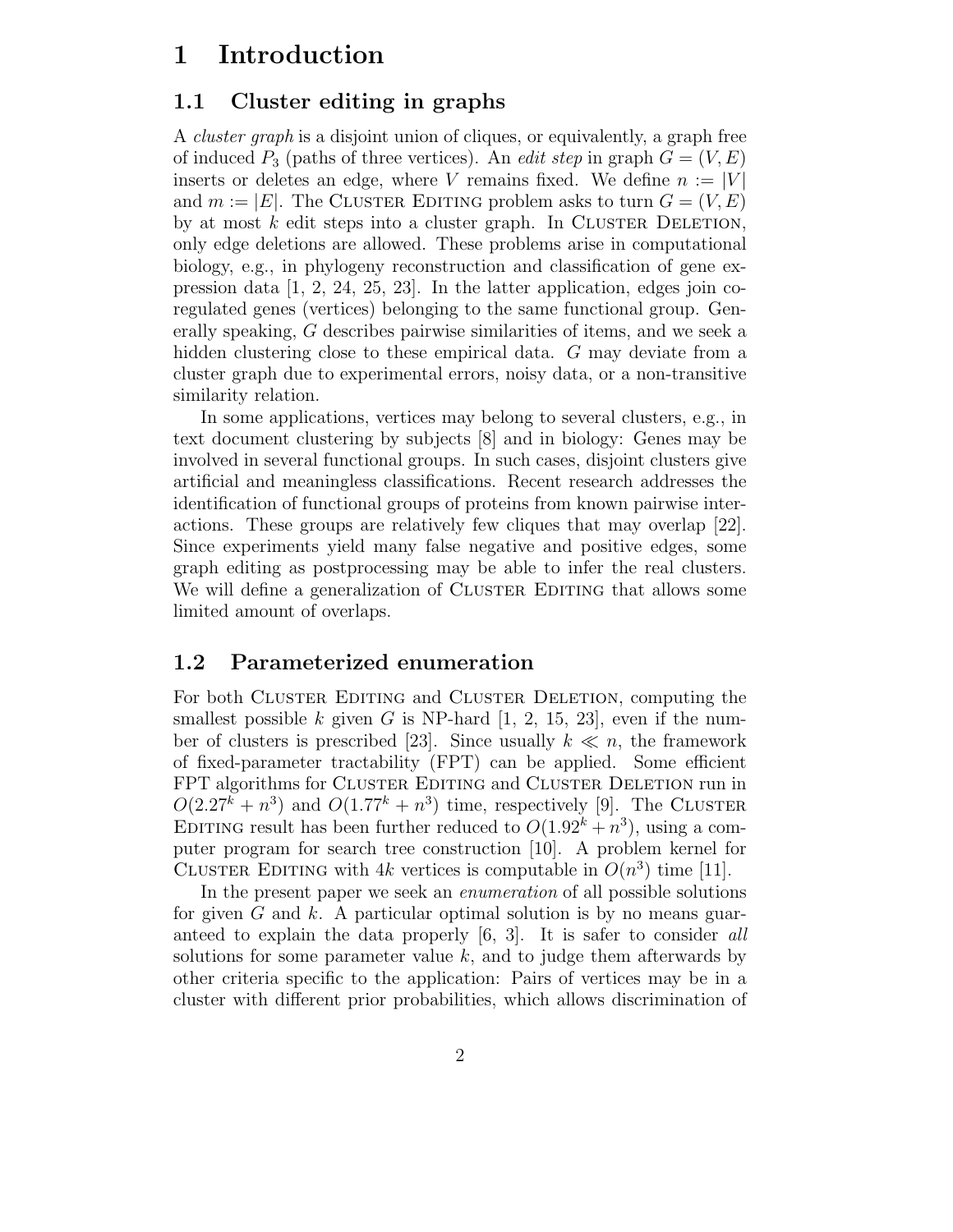solutions by some Bayesian inference rule or by informed decisions of an expert, e.g., a biologist who examines gene expression data using his knowledge about gene functions and plausible clusterings. An enumeration is a version space [17], i.e., the set of hypotheses consistent with the data and assumptions. In our case, hypotheses are clusterings, and the observed graph is assumed to be at most  $k$  edit steps away from the true clustering. The version space is used as a basis for inference. If all consistent solutions are equally likely a priori, probabilities are calculated by *counting*. For example, the probablity that two vertices  $u, v$  are in the same cluster is the number of clusterings with this property, divided by the size of the version space.

For counting and inference purposes, concise enumerations save space and time. A concise enumeration may state certain "simple" parts of the solution space by set-theoretic expressions, thus making the descriptions much smaller than linear in the number of solutions. Concise enumeration is not a formal technical term, but a general idea. Ad hoc definitions saying which expressions are allowed can be introduced for any problem. Earlier we proposed one for the VERTEX COVER problem [3]. In the present paper we give FPT algorithms that generate a concise enumeration of all solutions to CLUSTER EDITING in a given graph.

Concise enumerations are also useful algorithmically, for solving multicriteria optimization problems that are in FPT in some parameter: In our case, we study CLUSTER EDITING with the extra demand to minimize the number of clusters. For optimizing a further objective function like this, we only need one optimal solution from every "simple" part of the solution space. Provided that we can get them in polynomial time, the upper bound for the concise enumeration translates into an upper bound for the FPT optimization problem. This scheme has been discovered independently and used for improved FPT algorithms for vertex covers with additional demands [18, 19]. (Actually, we had an earlier result about concise enumerations of vertex covers [3], but with a larger base because we considered repetition-free enumerations.) Other enumeration-based FPT algorithms are known for edge dominating sets [7] and feedback vertex sets [12].

We assume basic knowledge about the analysis of FPT algorithms working with reduction rules, branching rules, and search trees, and familiarity with the notions of branching vector, characteristic equation, and branching number [5].

In general, we cannot simply translate an optimization algorithm into an enumeration or counting algorithm with the same complexity, for several reasons: FPT optimization algorithms may discard branches that cannot lead to optimal solutions anymore. Such reductions are no longer possible in search trees for enumeration problems. Every branching has to be exhaustive. Moreover, branching can stop when the residual problem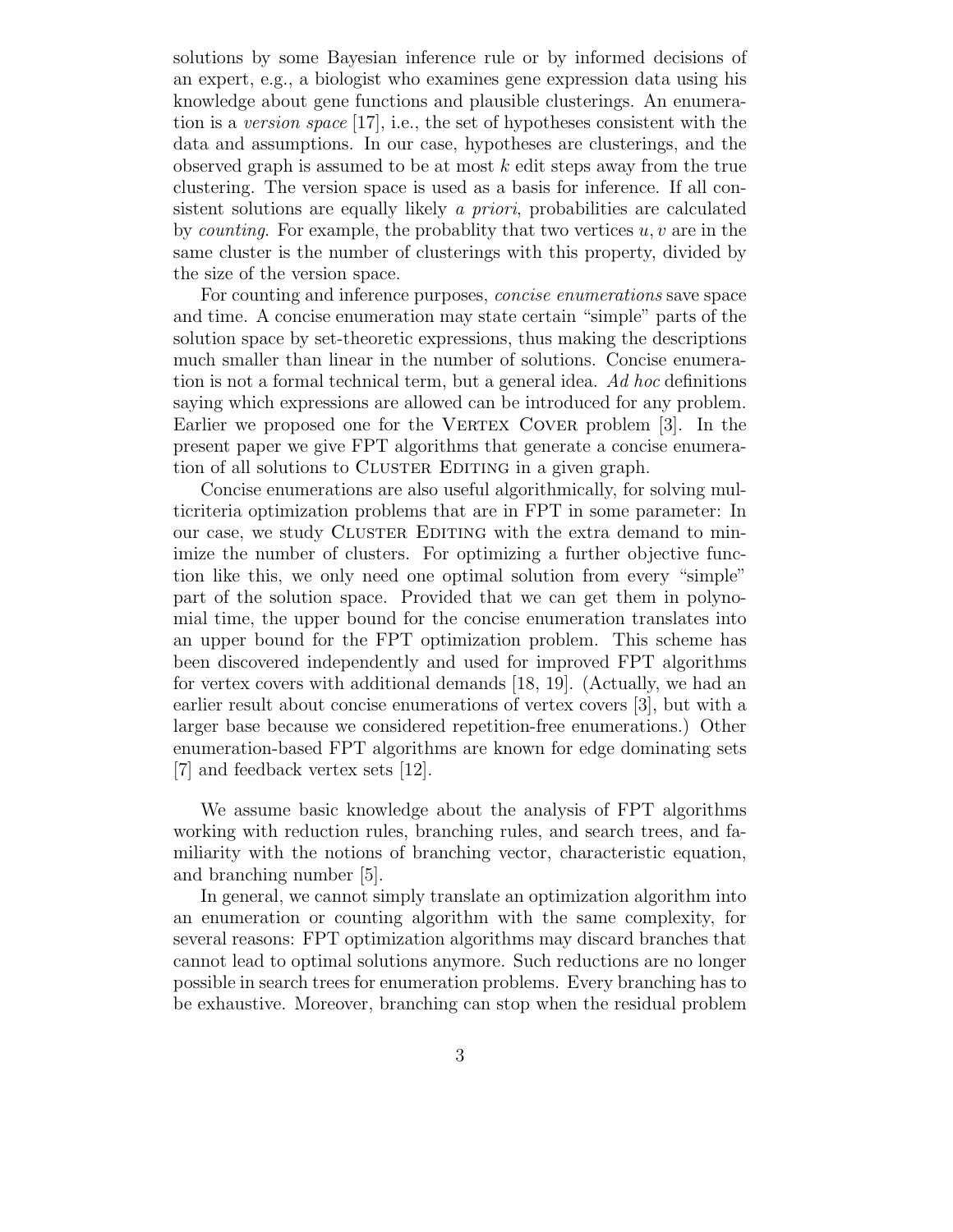instance belongs to a polynomial-time solvable special case, but counting problems can still be hard albeit the corresponding optimization problem is easy. Yet another issue is that branchings should be disjoint, so that the enumerations are repetition-free, i.e., no solution occurs twice. Then, we can sum up the numbers of solution represented by all leaves. In conclusion, even though many known branching rules can be recycled, we have to develop enumeration and counting algorithms from scratch.

In graph modification problems like CLUSTER EDITING, a simple way to make branching rules disjoint is blocking. Selected items (here: vertex pairs) not edited in the current branching are blocked, which prohibits later editing. All edited items are blocked as well, since forth-and-back changes are useless. With carefully chosen blockings, no solution gets lost, and different branches lead to mutually distinct solutions. Later applications of branching rules that involve already blocked items are simply disabled.

We introduce a notion of problem kernels for FPT enumeration problems, called full kernels [3], that "include" all possible minimal solutions, rather than only some optimal solution. Disagreements between any two solutions are restricted to a small kernel. For example, for CLUSTER EDITING we will show that any two clusterings reachable by  $k$  edit steps differ only on edges in the full kernel, and in small clusters whose sizes depend on k only. (We will also prove an optimal bound for the full kernel size.) Then, for any two vertices outside these small sets we can safely conclude whether they are in one cluster or not, provided that our  $k$  is at least the true edit distance. Full kernels are of twofold use: They contain all possible ambiguities between solutions, and enumeration and counting problems can be reduced to them.

#### 1.3 Graph-theoretic definitions and preliminaries

A *clique* is a complete subgraph of  $G = (V, E)$ , not necessarily maximal.  $G - X$  is graph G with  $X \subseteq V$  and all incident edges removed. If  $X = \{x\}$ , we write  $G-x$ . For an induced subgraph H of G, and a vertex  $w \notin V(H)$ , we denote by  $H + w$  the subgraph induced by  $V(H) \cup \{w\}.$ The open neighborhood  $N(X)$  of  $X \subset V$  is the set of vertices being not in X but incident to some vertex of X. If  $X = \{x\}$ , we write  $N(x)$ . Vertex x is *isolated* if  $N(x) = \emptyset$ . Two sets of vertices that share at most one vertex are *pair-disjoint*.  $M \subseteq V$  is a module if every vertex outside M is adjacent to no or all vertices in M. Symbols  $P_n, C_n, K_n$  denote a chordless path, chordless cycle, and complete graph, respectively, of n vertices. Star graph  $K_{1,s}$  has one central vertex adjacent to s other vertices, and no further edges. A (connected) component of G is an inclusion-maximal connected subgraph.

Let  $G'$  and  $G''$  be any two solutions to an instance  $G, k$  of CLUSTER EDITING.  $G''$  contains  $G'$  if the edit steps leading from  $G$  to  $G'$  form a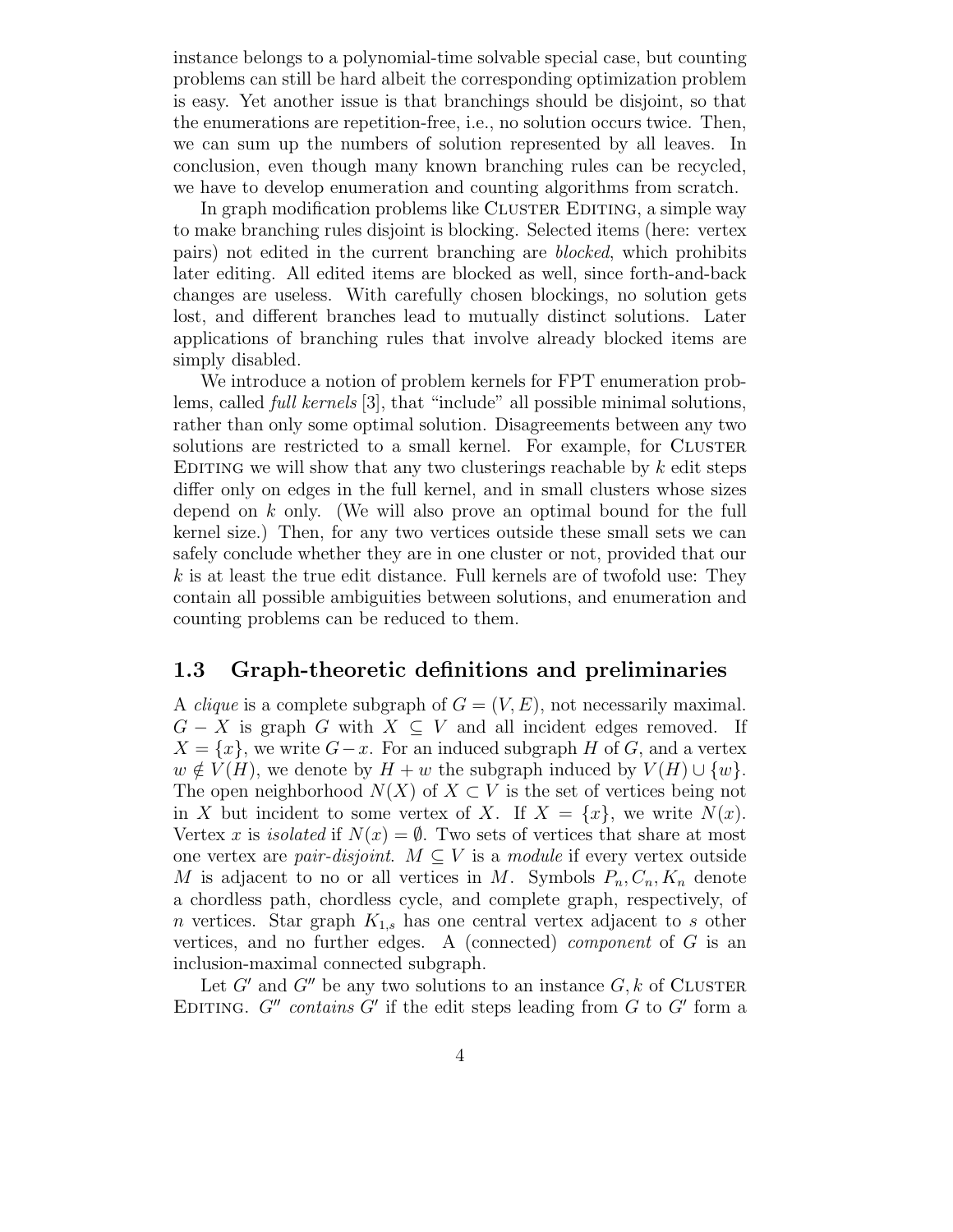subset of those leading from  $G$  to  $G''$ . (The notion should not be confused with containment of the graphs.) A solution not containing any other solution is *minimal*. The CLUSTER EDITING enumeration problem can be split in two parts: The nontrivial part is to enumerate all minimal solutions  $G'$ . Once we know them, it is pretty easy to characterize all solutions  $G''$  reachable from G by at most k edit steps: The only way to obtain further solutions  $G''$  from a minimal solution  $G'$  is to divide or merge clusters of G', by at most  $k - d$  edit steps, where d is the edit distance of G′ and G. Note that these changes can affect only clusters of size at most  $k - d$ , in any G'. Hence, if k is close to the optimal number of edit steps, these changes are very limited. From now on we consider the nontrivial part only:

#### CLUSTER EDITING (enumeration version)

Given G and k, enumerate all minimal sets of at most k edit steps that transform G into a cluster graph. Let  $k_0$  denote the minimum number of edit steps in any solution.

Note that an enumeration of all minimal solutions in a search tree may be "polluted" by some non-minimal solutions, even if the enumeration is repetition-free. Some edit steps may turn out to be redundant only later. But, these non-mimimal solutions can be recognized directly.

We extend the CLUSTER EDITING problem to tolerate some overlapping cliques. An obvious idea is to control the number of intersections of maximal cliques in the target graph by a second parameter. Below we propose a parameterization based on the notion of twins. Vertices u, v in G are (true) twins if uv is an edge and  $N(u) \setminus \{v\} = N(v) \setminus \{u\}.$ The true-twin relation is symmetric and transitive, thus we get equivalence classes of true twins, which are both cliques and modules. The twin *graph*  $T(G)$  has one vertex for each equivalence class of twins in G, and joins two vertices by an edge iff edges exist between the corresponding equivalence classes in G. Note that  $T(G)$  is isomorphic to any induced subgraph of G with of one representative from each equivalence class. Twin graphs are also known as critical clique graphs [16]. False twins  $u, v$  are defined similarly, but uv is not an edge. The false-twin relation gives rise to equivalence classes, too.

#### Twin Graph Editing

Given a graph G and parameters k and t, can we obtain by at most k edit steps a graph whose twin graph has at most t edges?

CLUSTER EDITING is the special case when  $t = 0$ . Alternative parameters would be the number of non-isolated vertices in  $T(G)$ , which is polynomially equivalent to  $t$ , or the number  $c$  of maximal cliques involved in overlaps. But since c overlapping cliques can generate at most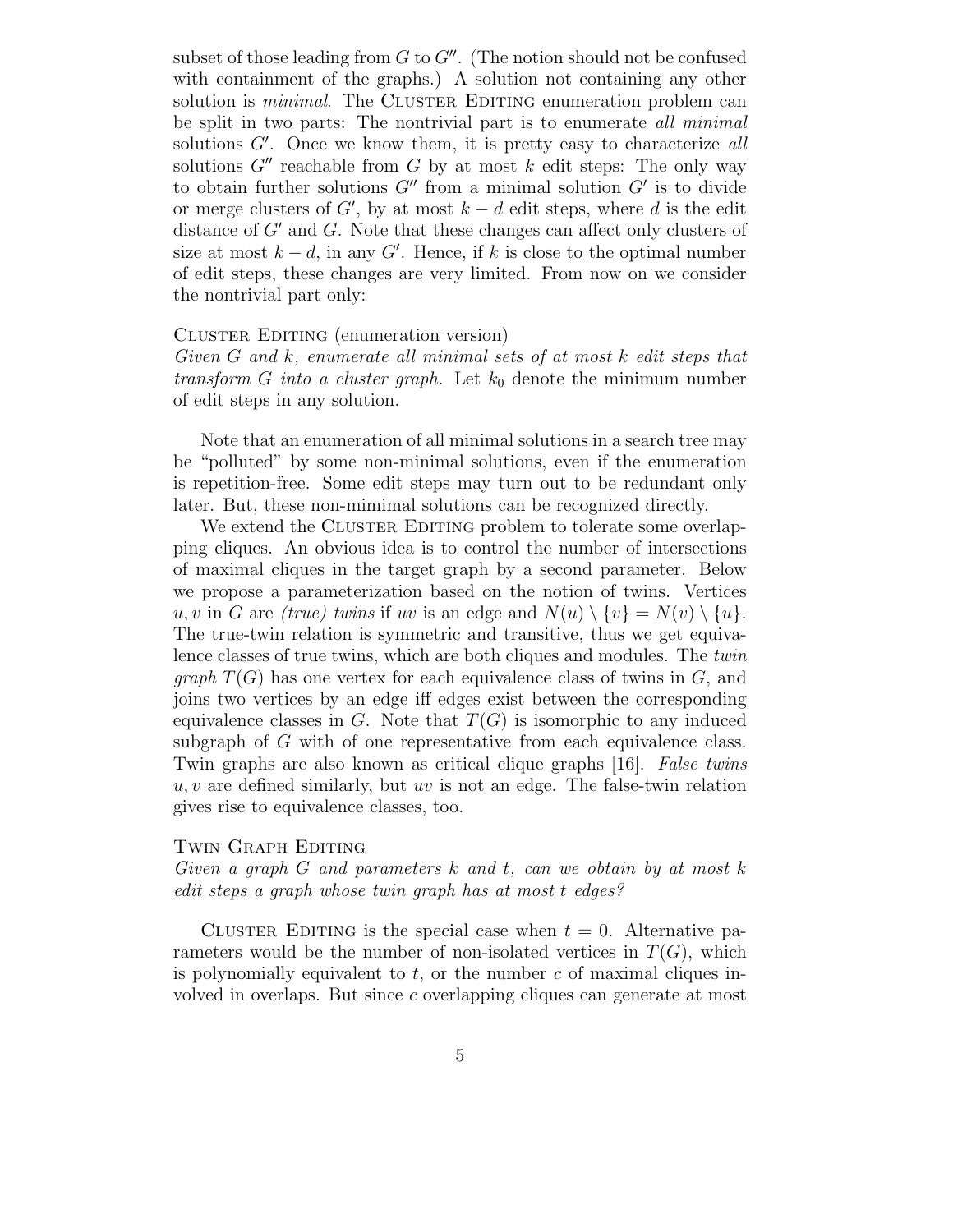$2^c$  equivalence classes of true twins being non-isolated in  $T(G)$ , these parameters are already captured by our smoother parameter t.

The problem also arises naturally in computational biology: In an evolution model for gene interaction networks [26], gene duplications produce twins. Thus, TWIN GRAPH EDITING may be used to estimate the rate of creation or loss of single interactions, compared to the duplication rate. Overlapping clusters are also of interest in the analysis of gene expression experiments [4].

A graph G without true twins  $(T(G) = G)$  is *twin-free.* Vertex x is a *discriminator* of edge  $yz$  if exactly one of the edges  $xy, xz$  exists. Two adjacent vertices are no true twins iff they have a discriminator. Predicate  $D(x, y, z)$  means that x is the *only* discriminator of edge  $yz$ , and xy is an edge. Note that  $D(x, y, z)$  excludes the existence of some v with  $D(v, z, y)$ .

Vertices  $u, v$  form an *ambiguous* pair if  $uv$  is an edge in some but not all minimal solutions to CLUSTER EDITING (given  $G, k$ ). Ambiguous vertices are vertices in ambiguous pairs. A full kernel is a set of vertices containing all ambiguous vertices.

#### 1.4 Overview of results

In Section 2 we give an algorithm with branching number 2.27 that computes some concise enumeration of all minimal solutions to CLUSTER EDITING. In Section 3 we prove that TWIN GRAPH EDITING is in FPT, with combined parameters  $k, t$ . Membership in FPT is no longer trivial. We need a lemma that provides some elimination order for twin-free graphs and a branching rule. We achieve a branching number  $O(t)$ .

In Section 4 we study problem variants where also the total number  $c$  of clusters shall be minimized. Clearly,  $c$  is monotone decreasing in k, and c can properly decrease: For instance, a  $P_4$  can be split in two clusters by one deletion, but also be completed to one clique by three insertions. CLUSTER EDITING with at most  $k$  edit steps and the smallest possible number of clusters remains in FPT. By exploiting our concise enumerations we can solve the problems within the same time bounds.

However, just minimizing the number of clusters can force unmotivated merging of small clusters. This undesirable effect is avoided by our proposed "natural clusterings" that satisfy two modest requirements. They are equivalent to the minimal solutions of CLUSTER EDITING. It follows that natural clusterings with a minimum number of clusters can be found within the same time bounds as before.

In Section 5 we prove for CLUSTER EDITING that a full kernel with roughly  $k^2/4$  vertices is computable in  $O(k^2n + m)$  time, and  $1/4$  is the optimal constant factor. For the number of ambiguous pairs of vertices we get the bound  $\Theta(k^4)$ , however with a coarse estimate of the constant factor. Section 6 points out some further research directions.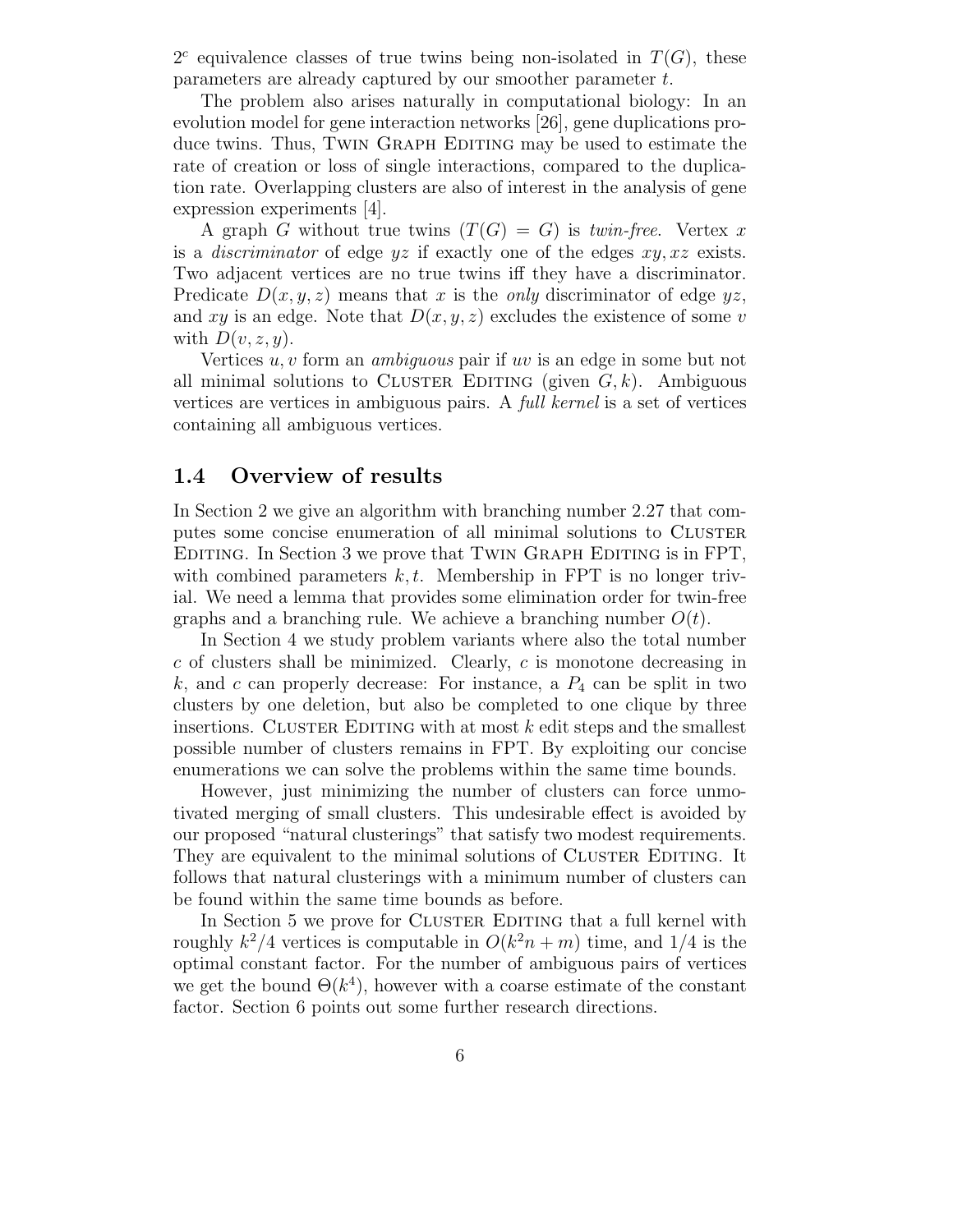## 2 Cluster Editing: Enumerating the Minimal Solutions

A trivial branching algorithm for CLUSTER EDITING (enumeration version) would choose some induced  $P_3$ , and delete one of the two edges or insert the missing edge. The branching number is obviously 3, and  $\Omega(3^k)$ time is needed in the worst case to enumerate all minimal solutions. For instance, the disjoint union of k copies of  $P_3$  has  $3^k$  solutions. However, this solution space can be simply described as the Cartesian product of  $k$ sets of three vertex pairs. In this section we give a faster algorithm that generates a concise enumeration of minimal solutions for any G.

**Lemma 2.1** G contains induced  $K_3$  only in components which are cliques, or a branching rule is available with branching number 2.27.

**Proof.** Consider a  $K_3$  in G with vertices  $u, v, w$ , and another vertex z. If z is adjacent to exactly one vertex of the  $K_3$ , say zu is an edge, we branch as follows. Either we remove edge  $zu$  (1 edit step), or we block it. In the latter case, either none of  $v, w$ , or only v, or only w, or v and w are put in the same cluster as  $z, u$ . This results in the branching vector  $(1,2,3,3,2)$ . The characteristic equation  $x^3 = x^2 + 2x + 2$  yields branching number 2.27. If z is adjacent to exactly two vertices of the  $K_3$ , say zu and zv are edges, we branch as follows. Either we insert edge zw (1 edit step), or we block this pair. In the latter case,  $z$  and w belong to different clusters. If we block edge  $uv$ , then both edges connecting  $u, v$  to either z or w must be deleted. These are two branches with 2 edit steps. If we delete edge  $uv$ , we obtain a  $C_4$  and are forced to delete another 2 non-incident edges. This can be done in two ways, giving two branches with 3 edit steps. Thus we obtain the same branching vector.  $\Box$ 

**Lemma 2.2** G contains no induced  $K_{1,4}$ , or a branching rule is available with branching number 2.17.

**Proof.** Consider an induced subgraph  $K_{1,4}$  with central vertex u and leaves  $v, r, s, t$ . We branch as follows. Either we delete edge uv (1 edit step) or we block it. In the latter case we decide which of  $r, s, t$  shall belong to the same cluster as  $u, v$ . In each of the eight cases we have to insert or delete exactly 3 edges between  $r, s, t$  on one side and  $u, v$  on the other side. If exactly two of  $r, s, t$  join the cluster (three different branches), we must insert a 4th edge, namely one of rs, rt, st. If all of  $r, s, t$  join the cluster, we must insert all 3 edges  $rs, rt, st$ , altogether these are 6 edit steps. This guarantees the branching vector (1,3,3,3,3,4,4,4,6). The characteristic equation  $x^6 = x^5 + 4x^3 + 3x^2 + 1$  yields  $x < 2.17$ .  $\Box$ 

By Lemma 2.1 and 2.2, we can assume in the following that our graphs have no induced  $K_3$  and  $K_{1,4}$ . (Note that edit steps affecting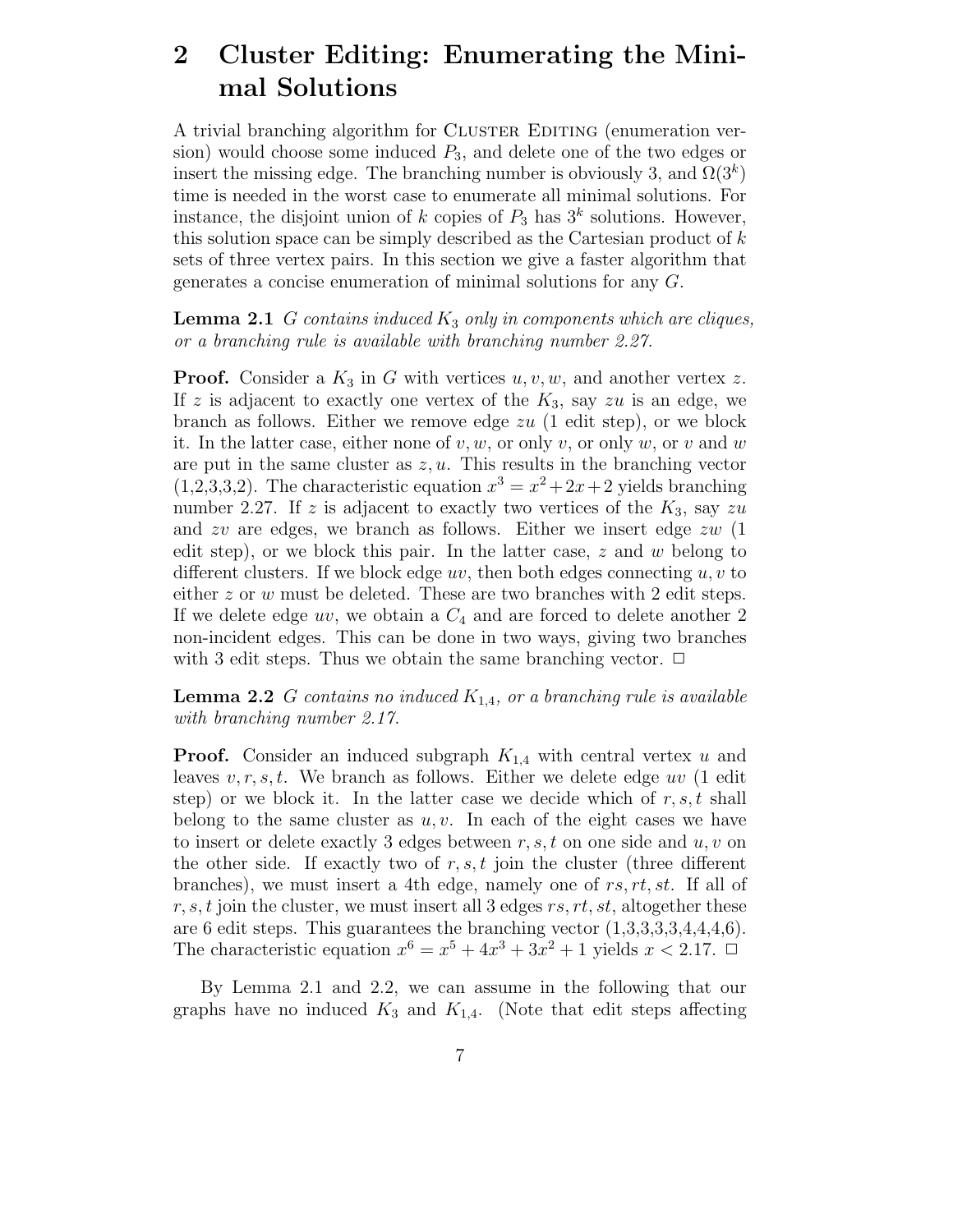vertices from isolated cliques are redundant.) In particular, no vertex of degree 4 or more can appear.

**Lemma 2.3** A connected graph without induced  $K_3$ , where every edge belongs to at most two  $P_3$ , is  $P_n, C_n$ , or  $K_{1,3}$ .

**Proof.** The only connected graphs with maximum vertex degree 2 are  $P_n$  and  $C_n$ . Now let u be a vertex of degree 3. With its neighbors it forms an induced  $K_{1,3}$ . Since any edge uv of this  $K_{1,3}$  is already in two  $P_3$ , any further neighbor of v must be adjacent to u, but this gives a  $K_3$ , contradicting the assumption that  $G$  has no  $K_3$ . It follows that no vertex of our  $K_{1,3}$  can possess further neighbors.  $\Box$ 

By the preceding lemmas, we can assume in the following that our graphs have no induced  $K_3$  and  $K_{1,4}$ , and some edge uv belongs to three different  $P_3$ . Let  $r, s, t$  be three vertices, each building a  $P_3$  together with u, v. Not all of r, s, t are adjacent to u (this would give an induced  $K_{1,4}$ or  $K_3$ ). Hence u is adjacent to exactly r and s, while v is adjacent to exactly t. (Other cases are identical up to renaming.) Note that rs is not an edge, whereas rt, st may be edges or not.

Now we branch as follows. Either we delete edge uv (1 edit step), or we block it. In the latter case, we must insert or delete one edge in each of the three  $P_3$  that include edge uv. This yields eight branches with at least 3 edit steps each. On top of that we study how many edges need to be edited between  $r, s, t$ . The rows of the table indicate which edges exist (the case that only st exists is symmetric and therefore omitted), the columns indicate which of r, s, t shall be in the same cluster C as  $u, v$ . We count the missing edges in  $C$  that must be inserted, and the edges between  $C$  and the rest that must be deleted.

|                   | r |  | $r_{\rm s}$ | r,t | s,t | $r_{\rm s}$ , t |
|-------------------|---|--|-------------|-----|-----|-----------------|
|                   |   |  |             |     |     |                 |
| rt                |   |  |             |     |     |                 |
| $_\mathrm{rt,st}$ |   |  |             |     |     |                 |

Together with the 3 edit steps between  $u, v$  and  $r, s, t$  and the single edit step from the branch where  $uv$  is deleted, we obtain branching vectors  $(1,3,3,3,3,4,4,4,6)$  and  $(1,3,3,3,4,4,5,5,5)$  in the first two cases, and the third case is superior to the first. The characteristic equations  $x^6 = x^5 + 4x^3 + 3x^2 + 1$  and  $x^5 = x^4 + 3x^2 + 2x + 3$  give branching numbers 2.17 and 2.08, respectively.

Our worst branching number was 2.27 from Lemma 2.1. Now we get a concise enumeration of all minimal solutions to CLUSTER EDITING by applying the branching rules repeatedly in any order. Every leaf of the resulting search tree represents a graph whose components are cliques (which need not be edited further), chordless paths and cycles or  $K_{1,3}$ .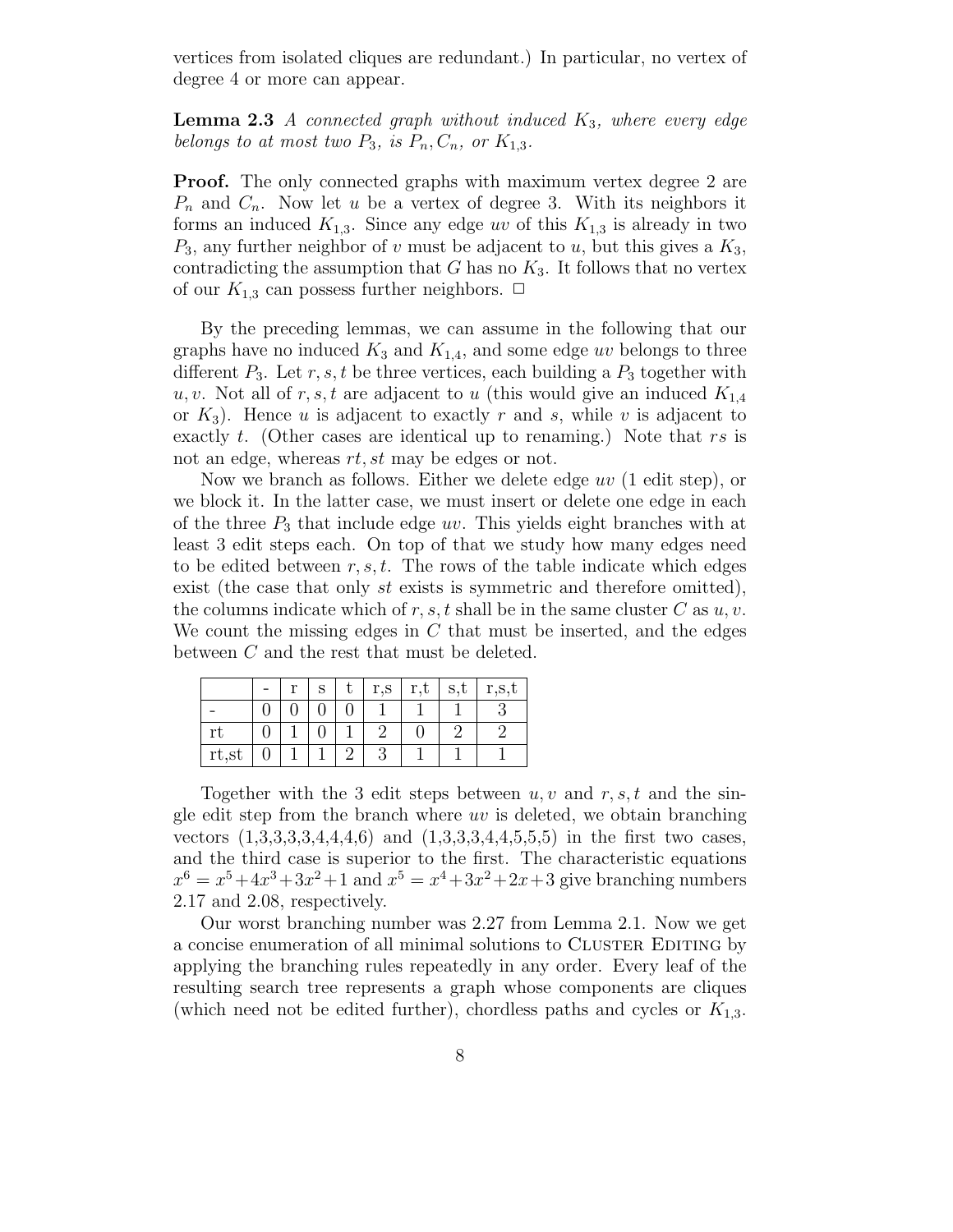Given the "residual"  $k$  for the leaf, these paths and cycles must be of length  $O(k)$ , otherwise this leaf is a dead end, without solution. Characterizing all minimal solutions in chordless paths and cycles is trivial, due to their highly regular structure. For the other components we can explicitly list their constantly many minimal solutions. Finally we take the disjoint unions of edit steps in the components, observing the allowed total number of these remaining edit steps. Details are straightforward.

Prior to branching we can compute a full kernel with  $O(k^2)$  vertices in  $O(k^2n + m)$  time (as we will show in Section 5). This gives:

Theorem 2.4 A concise enumeration of all minimal solutions of CLUS-TER EDITING is computable in  $O(2.27^k + k^2n + m)$  time.  $\Box$ 

Since each of our branching rules is disjoint, and the number of solutions in chordless paths and cycles may be expressed by closed formulae, we also get a counting algorithm of the same complexity. A result similar to Theorem 2.4, but with base 1.47, exists for CLUSTER DELETION [20].

## 3 Twin Graph Editing is in FPT

### 3.1 The basic scheme of the algorithm

Let  $G, k, t$  be an instance of TWIN GRAPH EDITING. We seek an induced subgraph  $H$ , with s size limited by some function of the parameters, and where at least one edit step is forced. Then we can branch on the possible edit steps in  $H$ . Thus we refer to  $H$  as the branching graph.

**Lemma 3.1** If H is a twin-free induced subgraph of G with more than t edges, then any solution to TWIN GRAPH EDITING must insert or delete an edge in H.

**Proof.** Since  $H$  is twin-free, every edge in  $H$  has a discriminator in H. If we do not edit H, it retains this property in the edited graph  $G'$ , thus we get no true twins in H. Hence,  $T(G')$  still contains  $T(H)$  as induced subgraph and has therefore more than  $t$  edges, contradicting the specification of the TWIN GRAPH EDITING problem.  $\Box$ 

While this choice of a branching graph is fairly obvious, the difficulty is to find a small enough branching graph efficiently, without exhaustive search in G. We accomplish this by an elimination process based on:

**Lemma 3.2** A twin-free graph H always has a vertex r such that  $D(r, s, t)$ does not hold for any edge st in  $H$ . We call  $r$  a non-critical vertex.

We defer the proof to the next subsection. Due to Lemma 3.2 we can remove  $r$  and all incident edges from  $H$ , and no remaining edge will lose all its discriminators, hence  $H - r$  is twin-free again. Now we can prove: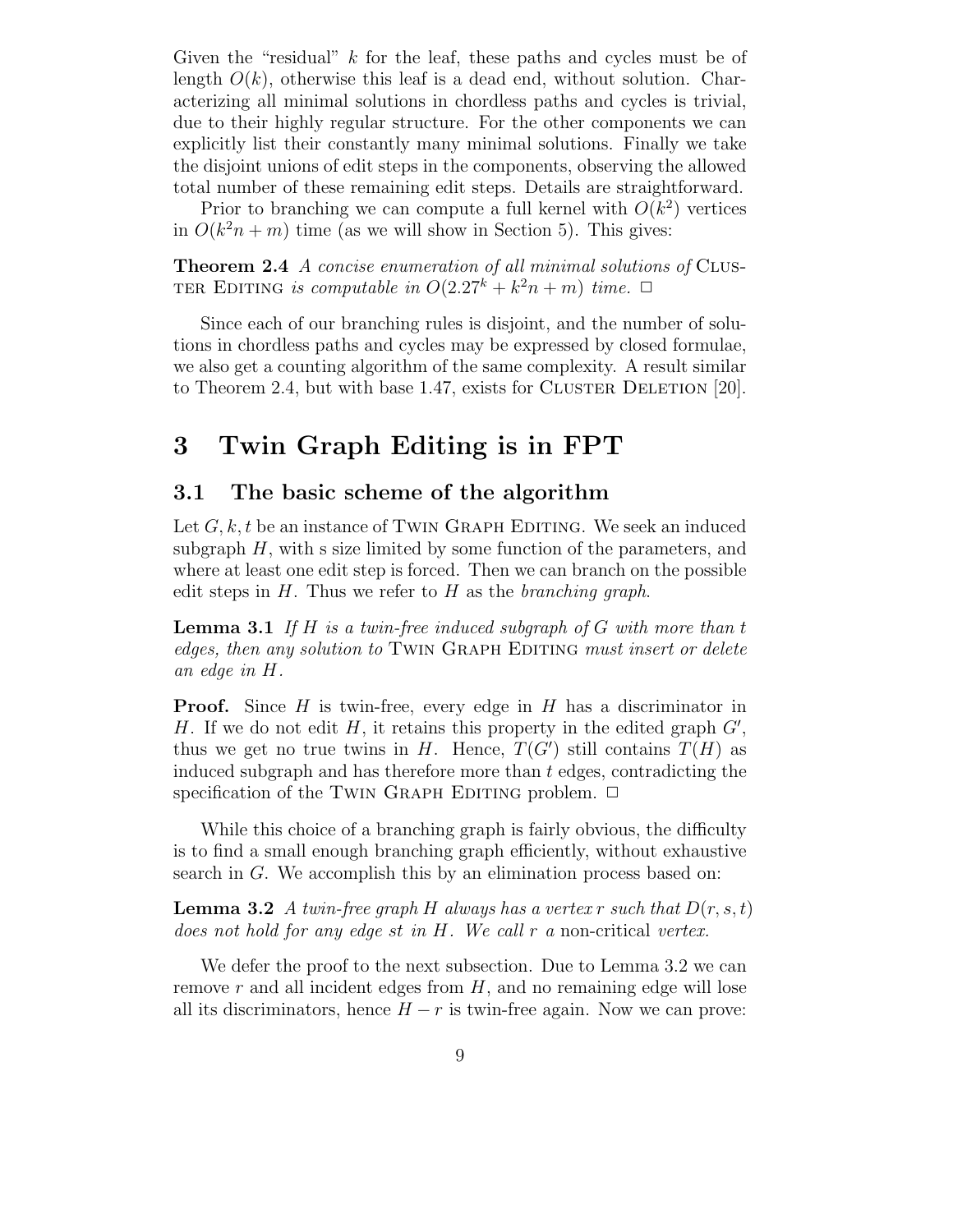**Theorem 3.3** TWIN GRAPH EDITING is fixed-parameter tractable in combined parameters k and t.

**Proof.** Given G, we first compute for every edge of G the list of discriminators, trivially in  $O(mn)$  time. Now we easily obtain a (twin-free!) induced subgraph  $H$  of  $G$  isomorphic to  $T(G)$  in  $O(m)$  time: Edges with empty discriminator lists build disjoint cliques, and from every such clique we keep one vertex and remove the others and all their incident edges. (Actually, linear time would be sufficient for this part [13], but this does not help the overall time bound.)

If  $H$  has at most  $t$  edges, we are done. Otherwise we remove a noncritical r from H (see Lemma 3.2) and also all isolated vertices in  $H$ r. Since  $H - r$  is still twin-free, so is the smaller induced subgraph. Thus we can continue the process and never get stuck, and in every step we can select an *arbitrary* vertex  $r$  which does not occur alone in any discriminator list. Non-critical vertices are held in a separate set NC. In every step we update the data structure by removing the edges incident with r, their discriminator lists, all occurrences of r in the lists of other edges, and the isolated vertices. From  $NC$  we remove r and the vertices that grew lonely in a list. All this is done in  $O(mn)$  time in total.

We stop as soon as an induced subgraph  $H'$  has at most t edges, whereas the previous  $H$  had more than  $t$  edges. This  $H$  is our branching graph. Clearly,  $H'$  has at most 2t vertices. The vertices of  $H$  that became isolated in this step are all adjacent to r, since they were not isolated in H. Together with  $r$  they induce a star graph which is twin-free. If more than t such vertices exist, we obviously get a twin-free induced subgraph with only  $t + 2$  vertices. Otherwise H has at most  $3t + 1$  vertices. We have to edit one of the at most  $3t(3t + 1)/2$  vertex pairs in H, which gives an  $O(t^2)$  bound on the branching number.  $\Box$ 

#### 3.2 Twin-free graphs have non-critical vertices

**Lemma 3.4** Suppose that  $D(x, v, u)$  holds. Then: (i)  $D(v, t, y)$  implies  $t = x$ , and  $(y, x, v, u)$  is an induced  $P_4$ . (ii)  $D(u, t, y)$  implies  $y = x$ , and  $t, v$  are identical or adjacent.

**Proof.** First assume that  $\{x, v, u\} \cap \{t, y\} = \emptyset$ . Since v and u are adjacent to exactly the same vertices except x, either of  $D(v, t, y)$  and  $D(u, t, y)$  implies the other relation, contradicting the definition of D. Thus we have  $t = x$  or  $t = u$  in (i). But if  $D(v, u, y)$  then y is another discriminator of vu. There remains  $t = x$ , hence  $D(v, x, y)$ . If yu is an edge then y is again another discriminator of vu. In (ii) it must be  $t = v$ or  $y = x$ . But if  $t = v$  then y is another discriminator of vu, unless  $y = x$ . Finally, if t, v are distinct but not adjacent then t is another discriminator of  $vu$ .  $\Box$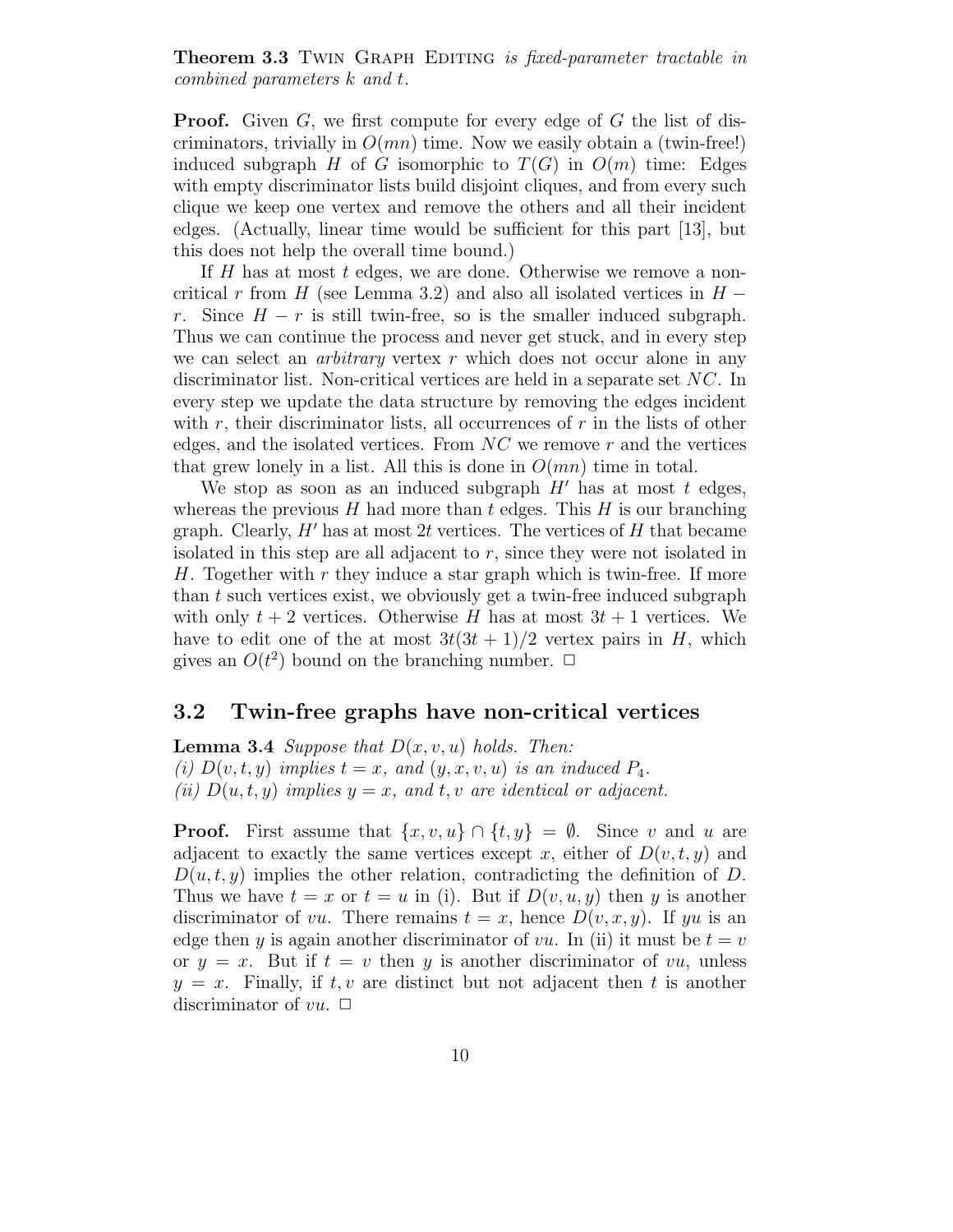Using this building block we will now prove Lemma 3.2. First we give the idea. Consider any vertex x. If x is critical then  $D(x, v, u)$  for some edge vu. If both v and u are critical, there must exist edges they are unique discriminators of, and so on. The difficulty is that such edges can in fact be established, and they can involve new vertices. (Hence the construction shows by itself that the argument cannot be simplified.) On the other hand, Lemma 3.4 imposes strong enough restrictions that enforce some repeated pattern. Since the graph is finite, we must abort the construction at some point and are then left with some non-critical vertex. Now the detailed exposition follows.

Consider a graph  $H$  where each vertex is the unique discriminator of some edge. We show by induction that  $H$  must contain pairwise distinct vertices  $u_j, v_j, x_j, y_j$  for all  $j \geq 1$  that have certain properties listed below. It follows that such a finite H cannot exist. Let  $W_i$  be the set of all  $u_i, v_i, x_i, y_i$  with  $i \leq j$ , in particular  $W_0 = \emptyset$ . The properties are the following.

 $(1)$   $(u_j, v_j, x_j, y_j)$  in this order form an induced  $P_4$ .

(2)  $v_j, x_j$  are adjacent to all vertices in  $W_{j-1}$ .

(3)  $u_j$  is adjacent to all  $u_i, v_i$  in  $W_{j-1}$ , but not to the  $x_i, y_i$ . Similarly,  $y_j$ is adjacent to all  $x_i, y_i$  in  $W_{j-1}$ , but not to the  $u_i, v_i$ .

(4)  $D(v_j, s, y_j)$  holds for some  $s \in W_j$ . Similarly,  $D(x_j, s, u_j)$  holds for another  $s \in W_j$ .

(5) All  $u_i, v_i$  with  $i \leq j$  have the same neighbors outside  $W_j$ . Similarly, all  $x_i, y_i$  with  $i \leq j$  have the same neighbors outside  $W_j$ .



Figure 1. Two consecutive layers of the graph used in the proof.

Induction base  $(j = 1)$ : Let  $x_1$  be any vertex. By assumption on H there exist  $u_1, v_1$  so that  $D(x_1, v_1, u_1)$ , and  $v_1$  is also the only discriminator of some edge. Lemma 3.4 (i) allows only  $D(v_1, x_1, y_1)$  for some new vertex  $y_1$  and also implies (1) and (4) for  $j = 1$ . Conditions (2), (3) are vacuously true, and (5) follows from  $D(x_1, v_1, u_1)$  and  $D(v_1, x_1, y_1)$ .

Induction step: Suppose that  $(1)$ – $(5)$  are true for some j. By assumption on  $H$ ,  $u_j$  is the only discriminator of some edge, and (4) for j says that  $D(x_j, s, u_j)$  for some  $s \in W_j$ . Lemma 3.4 (ii) yields  $D(u_j, t, x_j)$  for some t identical or adjacent to s. Case  $t = v_j$  is impossible, since by (1),  $v_j x_j$  has already another discriminator  $y_j$ , contradicting  $D(u_j, v_j, x_j)$ . If  $t \in W_{j-1}$  then, by (3), t is one of the  $u_i$  or  $v_i$ . But then, due to (1),(2),  $y_i$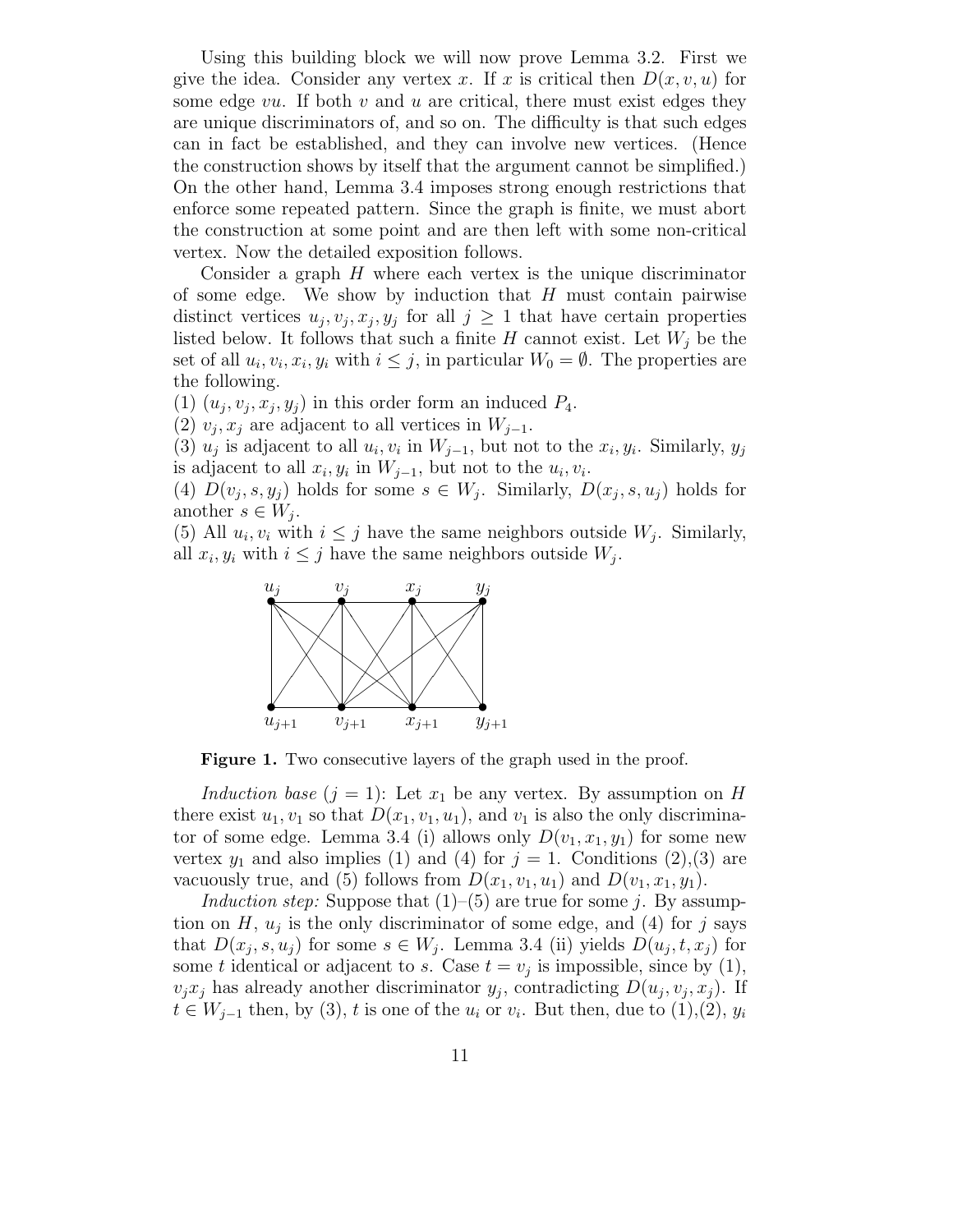with the same *i* is another discriminator of  $tx_j$ , contradicting  $D(u_j, t, x_j)$ . This shows  $t \notin W_j$ . Define  $x_{j+1} := t$ . Since  $x_{j+1}$  has neighbors  $u_j$  and  $x_j$ , property (5) yields that  $x_{j+1}$  is adjacent to all of  $W_j$ . Thus we have shown (2) for  $x_{j+1}$ . By symmetry there also exists  $v_{j+1}$  satisfying (2). Recall that  $D(u_j, x_{j+1}, x_j)$  and, symmetrically,  $D(y_j, v_{j+1}, v_j)$ . Assume  $v_{j+1} = x_{j+1}$ . Then we also have  $D(y_j, x_{j+1}, v_j)$ . By Lemma 3.4 (i), any edge with unique discriminator  $x_{j+1}$  contains both  $u_j$  and  $y_j$ , which is obviously impossible. Thus  $v_{j+1} \neq x_{j+1}$ . Furthermore, these two vertices are adjacent, since otherwise  $v_{i+1}$  would be another discriminator of  $x_j x_{j+1}$ , besides  $u_j$ . (Note that  $v_{j+1} x_j$  is an edge by (2).)

Applying Lemma 3.4 (i) again to  $D(y_j, v_{j+1}, v_j)$ , we see  $D(v_{j+1}, y_j, z)$ for some z being not adjacent to  $v_{j+1}$ , hence  $z \notin W_j$  due to (2). Since (5) holds for j, and  $v_j, v_{j+1}$  have the same neighbors except  $y_j$ , vertex z is adjacent to all the  $x_i, y_i$  in  $W_j$ , but to none of the  $u_i, v_i$  in  $W_j$ . Defining  $y_{j+1} := z$  we get  $D(v_{j+1}, y_j, y_{j+1})$ . Altogether,  $y_{j+1}$  satisfies (3), and also (4) holds, with  $j+1$  in the role of j, and  $y_j$  is the role of s. By symmetry we also get a vertex  $u_{i+1}$  which satisfies the other half of (3) and (4), respectively. In particular we have  $D(x_{j+1}, u_j, u_{j+1})$ . Since the new vertices  $u_{j+1}$  and  $y_{j+1}$  have distinct neighborhoods in  $W_j$ , they are distinct. Moreover they are not adjacent, otherwise  $u_{j+1}$  would be another discriminator of  $y_jy_{j+1}$ . Edges  $u_{j+1}v_{j+1}$  and  $x_{j+1}y_{j+1}$  do exist, since without them,  $v_{j+1}$  and  $x_{j+1}$  would be another discriminator of  $u_j u_{j+1}$  and  $y_j y_{j+1}$ , respectively. This shows (1) for  $j+1$ .

Finally we recover (5) for  $j + 1$ . By the induction hypothesis and  $D(x_{j+1}, u_j, u_{j+1}), D(y_j, v_{j+1}, v_j)$ , both  $u_{j+1}$  and  $v_{j+1}$  have outside  $W_{j+1}$ the same neighbors as all other  $u_i, v_i$  have. Once more, the argument holds symmetrically for  $x_{j+1}$  and  $y_{j+1}$ . This completes the induction step and the proof.

### 3.3 Making the base linear in parameter  $t$

Theorem 3.3 established that TWIN GRAPH EDITING is in FPT. Finally we improve the base to  $O(t)$ . Note that  $t \geq 2$  in the following. Case  $t = 0$  is CLUSTER EDITING, and  $t = 1$  is meaningless.

**Lemma 3.5** If, in a twin-free graph other than  $P_3$ , several vertices of degree 1 have the same neighbor, then either of them is non-critical.

**Proof.** Let  $x, x'$  be any two vertices of degree 1 with common neighbor v. We remove x. If x was a discriminator of some edge other than  $vx'$ , then  $x'$  is still discriminator of that edge. Since our graph is not  $P_3$ , v has yet another neighbor, which is a discriminator of  $vx'$ . Hence no edge loses its unique discriminator.  $\Box$ 

**Lemma 3.6** Suppose that  $t > 3$ , and H a minimal twin-free graph with more than t edges (minimal in the sense that removing any non-critical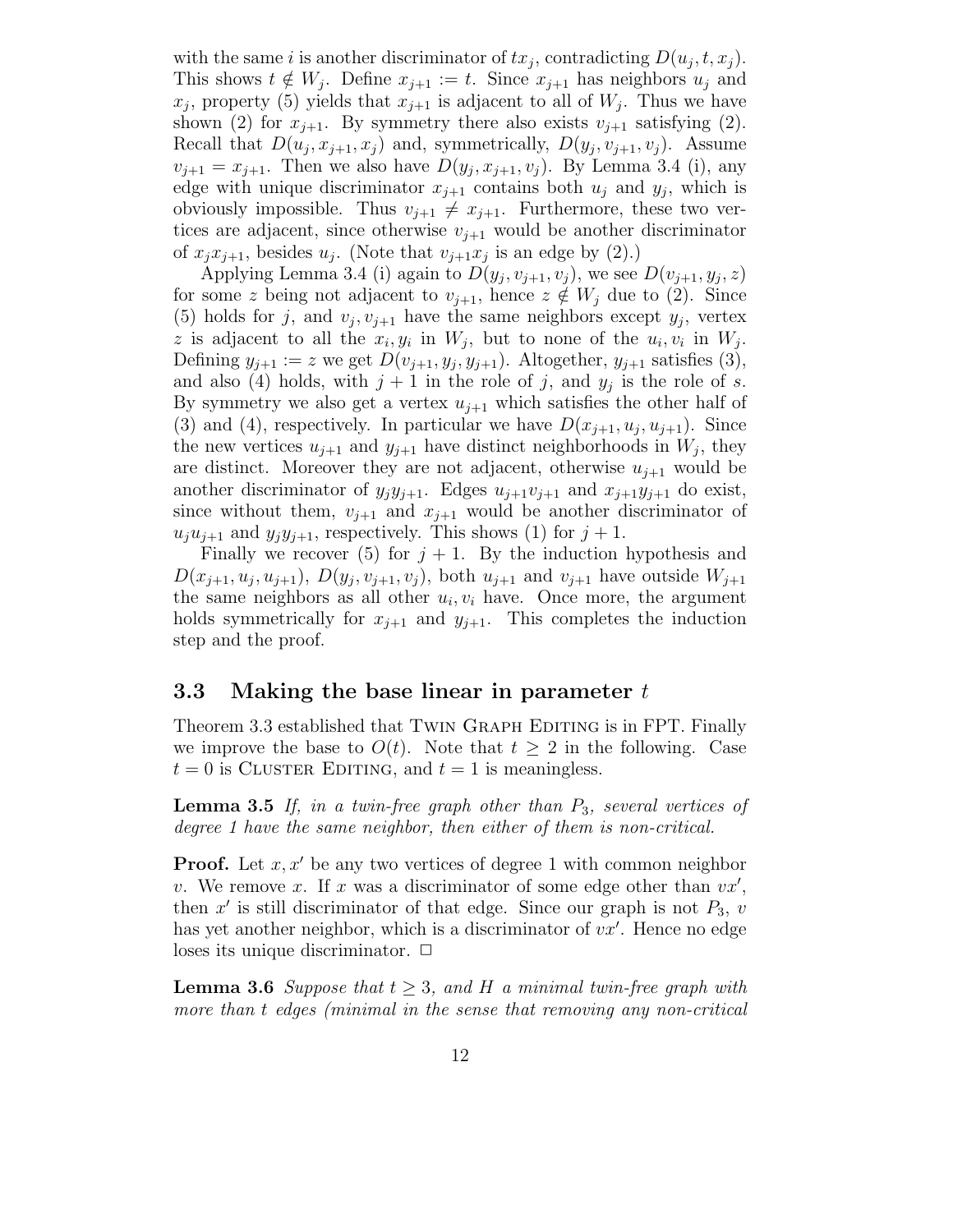vertex would leave at most t edges). Then H has at most  $\frac{3}{2}t + 2$  vertices and  $\frac{5}{2}t$  edges. For  $t = 2$ , H has at most 5 vertices and 6 edges.

**Proof.** Lemma 3.2 says that a non-critical r exists in H. Since  $H - r$  is twin-free, no edge in  $H - r$  is isolated. Hence the t edges in  $H - r$  can span at most  $\frac{3}{2}t$  vertices. (The worst case is a union of disjoint copies of  $P_3$ .) Note that  $H - r$  may contain further, isolated vertices, i.e., vertices with the only neighbor r in H. Since H has at least three edges, H is not  $P_3$ , and Lemma 3.5 applies. If several vertices of degree 1 are adjacent to r, any of them is non-critical. Let x be one of them. In this case  $H$ has exactly  $t + 1$  edges. Moreover, since the observation above holds for any non-critical vertex and  $H - x$  has no isolated vertices, H has at most 3  $\frac{3}{2}t + 1$  vertices. The other case is that at most one vertex x exists with r as the only neighbor. Then H has at most  $\frac{3}{2}t + 2$  vertices.

Suppose there is at least one neighbor x of r with degree 1. If x is non-critical, we are back to the previous case. Otherwise there exist u, v such that  $D(x, v, u)$ . Clearly,  $v = r$ . Recall that u, v have the same neighbors apart from x. Furthermore, since  $H - v$  has at most t edges, the degree of u is bounded by  $t + 1$ , which limits the degree of v to  $t + 2$ . Since uv is an edge, it follows that H has at most  $2t + 2$  edges.

Finally, if r has no neighbors of degree 1 in  $H$ , then the edge number of H is maximized if  $H - r$  has  $\frac{3}{2}t$  vertices, all adjacent to r. This gives  $t+\frac{3}{2}$  $\frac{3}{2}t = \frac{5}{2}$  $\frac{5}{2}t$  edges.  $\Box$ 

**Theorem 3.7** TWIN GRAPH EDITING can be solved in  $O(mn \cdot b^k)$  time, where  $b = 6.12t + O(\sqrt{t}).$ 

Proof. The elimination process in our FPT algorithm (Theorem 3.3) provides a branching graph with size bounds as in Lemma 3.6, in  $O(mn)$ time. In H, either we remove one of the at most  $\frac{5}{2}t$  edges, or we block all edges of  $H$  and insert new edges. In the following we discuss the latter case. Our edge insertions must destroy twin-free induced subgraphs with more than t edges. Since the edge number in  $H$  can only grow, our insertions must produce at least one new pair  $u, v$  of twins. Some  $u, v$ have to become twins in the entire graph  $G$ , not only in  $H$ . (Otherwise all vertices in H would, in the final  $T(G)$ , still represent pairwise distinct equivalence classes of twins, so that a twin-free induced subgraph with more than t edges remains.) In the following we branch on  $H$  by choosing the pair  $u, v$  and doing the enforced edit steps.

We have at most  $\frac{5}{2}t$  choices of vertices u, v that were already adjacent in  $H$ . Since  $u, v$  are not twins in  $H$ , some x discriminates  $uv$ , thus we must insert the unique missing edge between  $x$  and  $u$  or  $v$ .

It remains the case that  $u, v$  were not adjacent. Since  $H$  has at most 3  $\frac{3}{2}t+2$  vertices, no more than  $\frac{9}{8}t^2+\frac{9}{4}$  $\frac{9}{4}t + 1$  such pairs  $u, v$  exist. To achieve branching number  $O(t)$  we have to identify two edges that must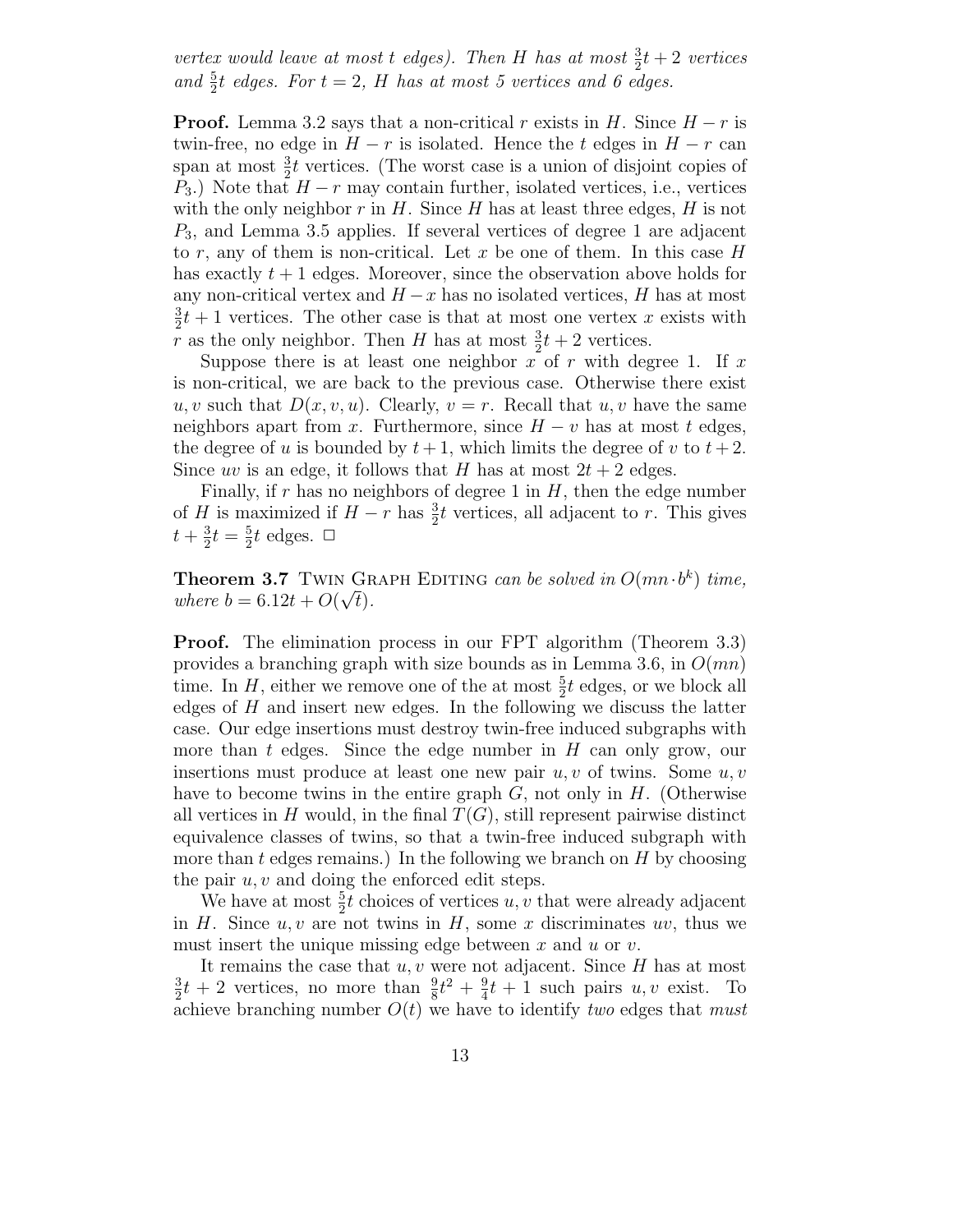be inserted to make  $u, v$  twins. One is obviously uv. If  $u, v$  have different neighborhoods in  $H$ , we are also forced to insert one more edge in  $H$ . Suppose that  $u, v$  have the same neighbors in H. But if some x outside H discriminates the new edge  $uv$ , we must either insert or delete an edge between x and u or v, in order to make u, v twins in G. The case that  $u, v$ are false twins is treated differently. For branching, it suffices to choose from each equivalence class of false twins only one pair  $u, v$  and to insert edge uv, because all other choices are isomorphic. In the worst case, H consists of  $\frac{3}{4}t + 1$  classes of two false twins.

Exists of  $\frac{7}{4}t + 1$  classes of two false twins.<br>Reviewing all these cases we find that one edit step is enforced in at most  $\frac{5}{2}t + \frac{5}{2}$  $\frac{5}{2}t + \frac{3}{4}$  $\frac{3}{4}t+1=\frac{23}{4}t+1$  different ways, and two edit steps in at most  $\frac{5}{4}t^2 + \frac{5}{2}$  $\frac{9}{2}t+2$  different ways. Solving the characteristic equation gives the claimed branching number.  $\Box$ 

The current bound is practical only for very small  $t$ , but it seems possible to improve the factor 6.12, and to derive smaller bases for  $t =$  $2, 3, 4, \ldots$ 

## 4 Minimizing the Number of Clusters

### 4.1 Unrestricted clusterings

In TWIN GRAPH EDITING we measured the complexity of the target graph by the number of edges in its twin graph. Alternatively we may aim at a minimum number of vertices in the twin graph. We define the TWIN GRAPH EDITING  $(V)$  problem accordingly: Given G and k, t, can we obtain by at most k edit steps some  $G'$  so that  $T(G')$  has at most t vertices? We can see that TWIN GRAPH EDITING  $(V)$  is in FPT, with combined parameters  $k, t$ , in very much the same way as in Theorem 3.3. Our branching graph  $H$  has exactly  $t + 1$  vertices; we do not need a complicated argument to bound the size of  $H$ . This implies the branching number  $t(t + 1)/2$ . However, we could not achieve an  $O(t)$  base, since the number of edges in  $T(G)$  can be quadratic in t.

We define the problem CLUSTER EDITING (MIN): Given G and  $k$ , turn  $G$  by most  $k$  edit steps into a cluster graph with minimum number of clusters. CLUSTER EDITING (MIN) is in FPT in parameter  $k$  alone, as there is a trivial enumeration algorithm with branching number 3. In order to improve the branching number, we use our concise enumerations. The following lemma is just Theorem 2.4 rephrased, but we have to stress some technical details needed in the following.

Lemma 4.1 A concise enumeration of all minimal solutions to an instance of CLUSTER EDITING can be computed by a search tree algorithm that uses only branching rules with branching numbers no larger than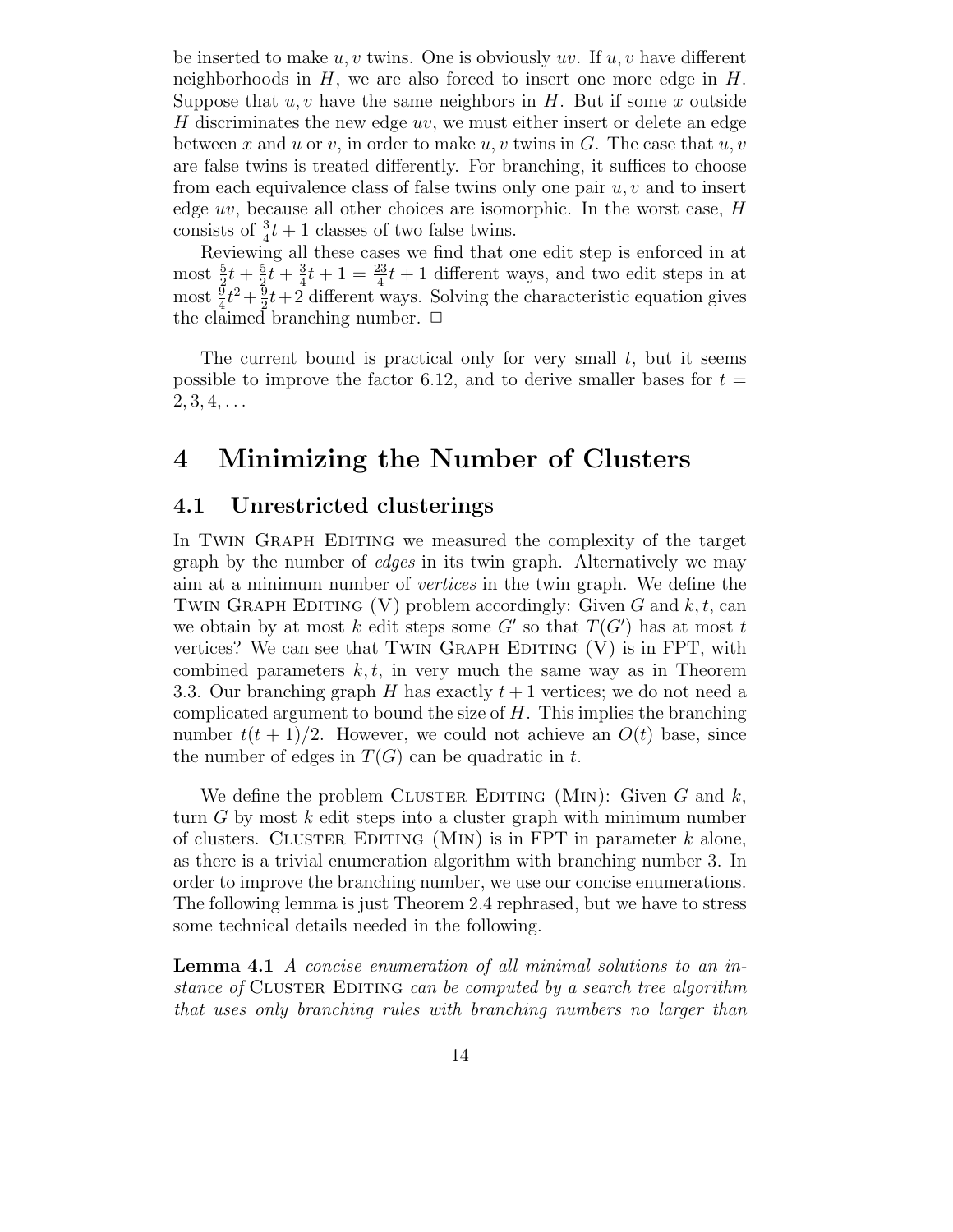2.27. All leaves of the resulting search tree represent graphs which may contain, besides cliques, also  $K_{1,3}$  and chordless paths and cycles as components. All minimal solutions are reached by further, independent edit steps inside these non-clique components.

For solving CLUSTER EDITING (MIN) we compute a concise enumeration as in Lemma 4.1 and then further expand the paths of the search tree, starting from the current leaves. For every leaf it suffices to find some optimal solution below this leaf. Finally we take the best. In the following we consider any leaf. Let  $L$  denote the graph represented by this leaf, and  $k$  the number of edit steps still allowed for  $L$  (not to confuse with the initial  $k$ ).

If L is already a cluster graph, we may further reduce the number of clusters by at most  $k$  further edit steps. The following lemma restricts the edit steps we have to take into account. The lemma is not surprising, we omit its simple proof.

**Lemma 4.2** Let L be a cluster graph that can be transformed by at most k edit steps into a cluster graph H with at most c clusters. Then we can do the transformation in such a way that clusters of L are only merged but never split.  $\Box$ 

Due to Lemma 4.2, if L leads to an optimal solution at all, we can obtain some by successive merging of clusters. Moreover, we have:

**Lemma 4.3** In every merging step we can take a cluster  $C$  of currently minimum size and merge it with one of the other clusters.

**Proof.** If C participates in further merge operations at all, we can merge C right now with another cluster. If not, then C becomes a separate cluster in the target graph  $H$ . But then we can switch the roles of  $C$ and some larger cluster, this only reduces the number of edge insertions. Hence it is safe to merge a smallest cluster C with some other cluster.  $\Box$ 

However, the greedy strategy that successively merges two smallest clusters fails. Counterexamples are easy to find. Instead we use a branching rule based on Lemma 4.3: Merge a smallest cluster C with another cluster. Every possible cardinality of the merging partner gives one branch. If  $|C| = x$ , and the different sizes of the other clusters are  $x_1 < x_2 \cdots < x_d$ , we get the branching vector  $(xx_1, xx_2, \ldots, xx_d)$ . Thus, the inverse y of the branching number fulfills the characteristic equation  $\sum_{i=1}^{d} y^{xx_i} = 1$ . For any d, the worst case (y minimal) appears if  $x = 1$ and  $x_i = i$  for all i, that is,  $\sum_{i=1}^d y^i = 1$ . Now we see  $y > 1/2$ , hence the branching number is always smaller than 2. (As a side remark, we do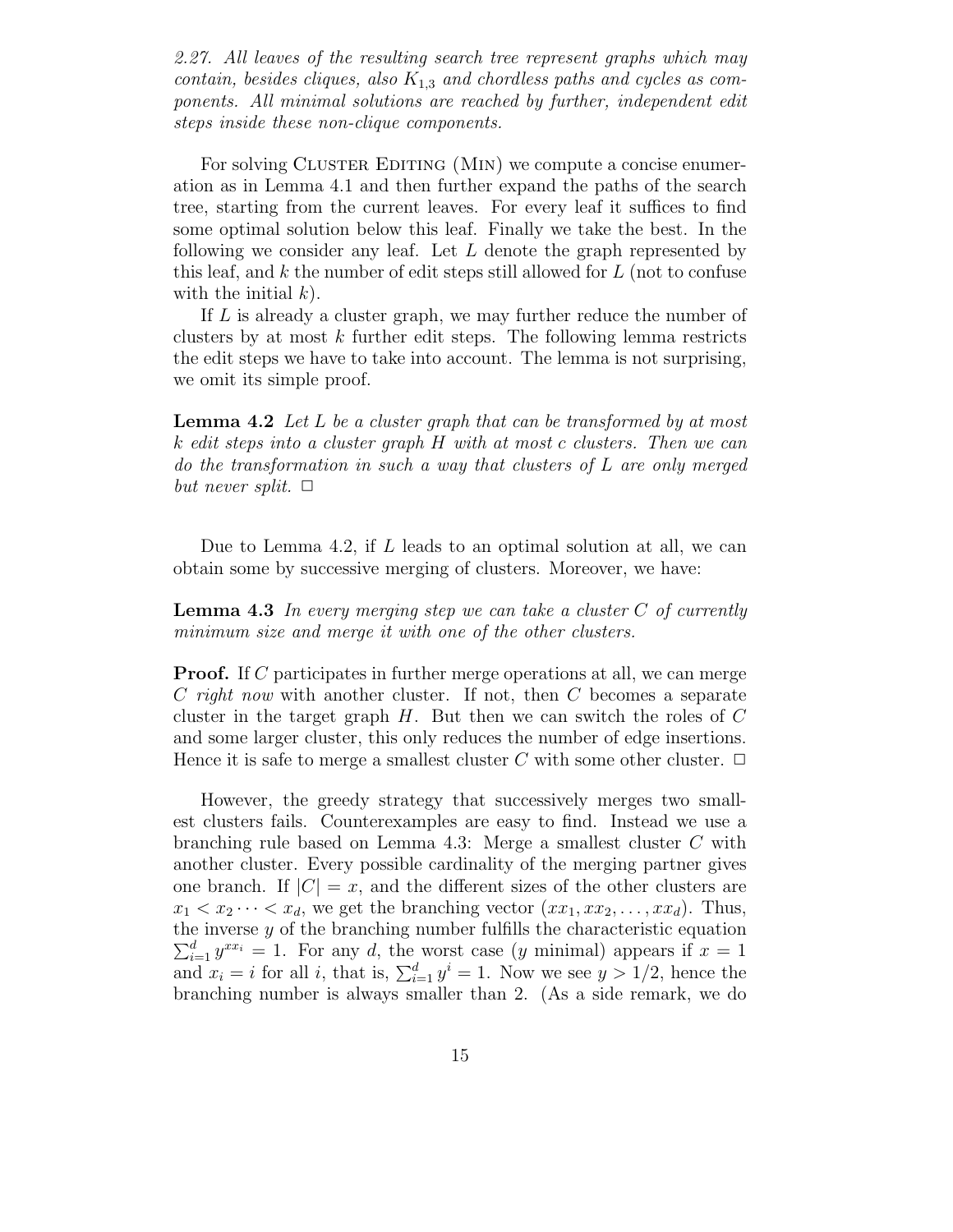not know whether CLUSTER EDITING (MIN) is polynomial or NP-hard on cluster graphs.)

It remains to consider the components in  $L$  which are not cliques, see Lemma 4.1. Any transformation of L into a cluster graph can be rearranged so that we first reach a cluster graph through a minimal edit sequence (and then perhaps reduce the number of clusters). But we get all minimal solutions by turning the components independently into cluster graphs. It suffices to have one branch for every multiset of cardinalities. A  $K_{1,3}$  can be divided into clusters of size 4, 3+1, 2+2, 2+1+1, or  $1+1+1+1$ . The branching vector indicating the necessary number of edit steps is  $(3, 2, 3, 2, 3)$ , which gives a branching number below 2. The remaining components in L are chordless paths or cycles. In a  $P_3$  component we need to consider only two branches, leading to clusters of size 3 or 2+1. The branching vector is  $(1, 1)$ , hence the branching number is 2. (Case 1+1+1 is not a minimal solution.) On a component  $P_s$  with  $s \geq 4$ we branch as follows. Either we split  $P_s$  into s singleton clusters by  $s-1$ deletions, or we decide on the size  $i, 2 \leq i \leq s$ , of some subpath that we cut off and complete to a cluster, or we make the entire component a cluster. The middle case needs one deletion and  $\binom{i}{2}$  $\binom{i}{2} - (i-1) = \binom{i-1}{2}$  $\binom{-1}{2}$ insertions, and the last case needs  $\binom{s-1}{2}$  $\binom{-1}{2}$  insertions. Hence the branching vector is  $(s-1, {1 \choose 2})$  $\binom{1}{2}+1,\binom{2}{2}$  $\binom{2}{2}+1,\binom{3}{2}$  $\binom{3}{2}+1,\ldots,\binom{s-2}{2}$  $\binom{-2}{2}+1, \binom{s-1}{2}$  $\binom{-1}{2}$ ). This vector is almost sorted, and if we put  $s - 1$  at the proper place in the increasing sequence, we easily see that our branching vector dominates  $(1, 2, 3, \ldots, s)$  which yields a branching number below 2. For  $C_s$  we apply the same branching rule, but we need an extra deletion to get s singleton clusters or to split off the first subpath, and one insertion less if the whole cycle becomes a cluster. Hence, the branching vector becomes  $(s, {1 \choose 2})$  $\binom{1}{2}+2,\binom{2}{2}$  $\binom{2}{2}+2,\binom{3}{2}$  ${3 \choose 2} + 2, \ldots, {s-2 \choose 2}$  $\binom{-2}{2}+2,\binom{s-1}{2}$  $\binom{-1}{2}$  – 1). Using the same argument, the branching number is smaller than 2, for every s. It follows:

**Theorem 4.4** CLUSTER EDITING (MIN) can be solved in  $O(2.27^k +$  $k^2n + m$ ) time.

**Proof.** Prior to branching we can compute a full kernel with  $O(k^2)$ vertices in  $O(k^2n+m)$  time (as we will show in Section 5). Furthermore, the worst branching number was 2.27.  $\Box$ 

#### 4.2 Natural clusterings

Clusterings with a forced small number of clusters tend to merge small clusters just because this is "cheap" in terms of edge insertions, but they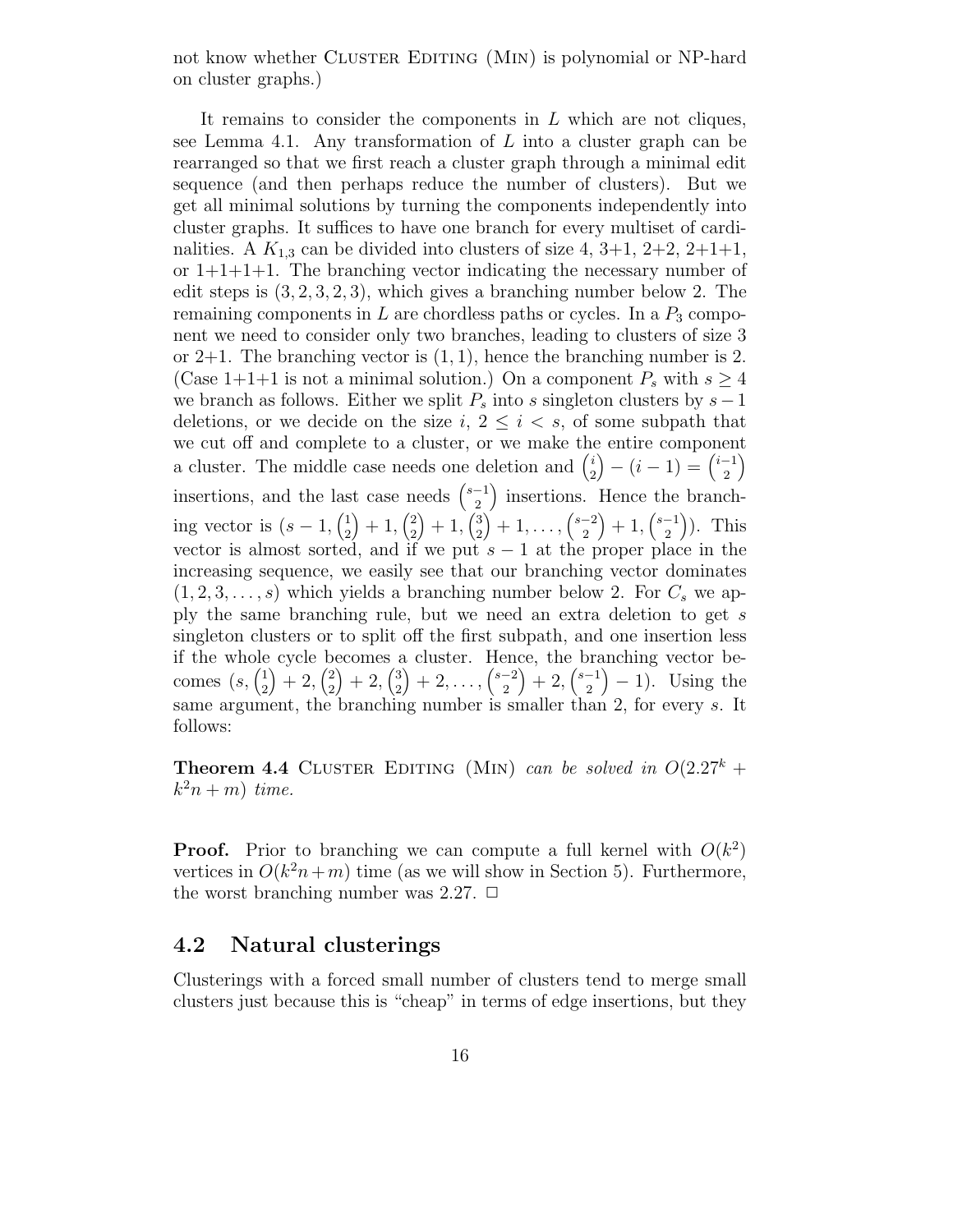need not be "really" related. Thus one may argue that CLUSTER EDITing (Min) is somewhat ill-posed. To overcome this effect, we propose to prohibit unmotivated mergings and splittings as follows:

**Definition 4.5** Given a graph  $G = (V, E)$ , a cluster graph H on vertex set V is a natural clustering of G if:

(1) The vertices of each cluster in H induce a connected subgraph of G.  $(2)$  For any two clusters C and C' in H, not all possible edges between  $\overleftrightarrow{C}$  and  $C'$  exist in E.

We define the problem CLUSTER EDITING (MIN, NAT): Given  $G$ and  $k$ , turn  $G$  into a natural clustering of  $G$  with a minimum number of clusters, by at most  $k$  edit steps (if possible). Neatly, the following equivalence holds:

**Theorem 4.6** The natural clusterings of a graph are exactly the minimal solutions to CLUSTER EDITING.

**Proof.** Let H be a natural clustering of G, and  $\tau$  the set of edit steps turning G into H. We claim that any  $\sigma \subset \tau$  cannot lead to a cluster graph, hence H is a minimal solution. If  $\sigma$  omits some of the edge deletions in  $\tau$ , then at least two clusters of H, say C and C', fall into the same component of G. Since  $\sigma$  cannot delete more edges than  $\tau$ , it follows that  $\overline{C}$  and  $C'$  remain connected after  $\sigma$ . But then  $\sigma$  must insert all missing edges between  $C$  and  $C'$  (due to  $(2)$  there are some), whereas  $\tau$  does not insert such edges. This contradicts  $\sigma \subset \tau$ . We conclude that all edges deleted by  $\tau$  are deleted by  $\sigma$ , too. After the deletions,  $\sigma$  must complete the components to cliques. Hence  $\sigma$  must insert all missing edges in the clusters of  $H$  (unless some cluster of  $H$  is not a connected subgraph of G, which is excluded by (1)). This implies  $\sigma = \tau$ , a contradiction. The claim is proved.

Conversely, let  $H$  be a minimal solution to CLUSTER EDITING, and  $\tau$  defined as above. By minimality, any  $\sigma \subset \tau$  cannot produce a cluster graph. Assume that  $(1)$  is violated, i.e., some cluster C of H is a disconnected subgraph of G. If we fail to insert the edges between the components of C, we get a proper subset of  $\tau$  generating a cluster graph (with C divided in several clusters), a contradiction. Assume that  $(2)$  is violated, so that  $E$  contains all possible edges between two of the clusters, say C and C'. Since C and C' are clusters in  $H$ ,  $\tau$  has deleted all these edges. If we do not delete them, we get a proper subset of  $\tau$ producing a cluster graph (with cluster  $C \cup C'$  rather than C and C'), a contradiction.  $\Box$ 

**Theorem 4.7** CLUSTER EDITING (MIN, NAT) can be solved in  $O(2.27<sup>k</sup>+)$  $k^2n + m$ ) time.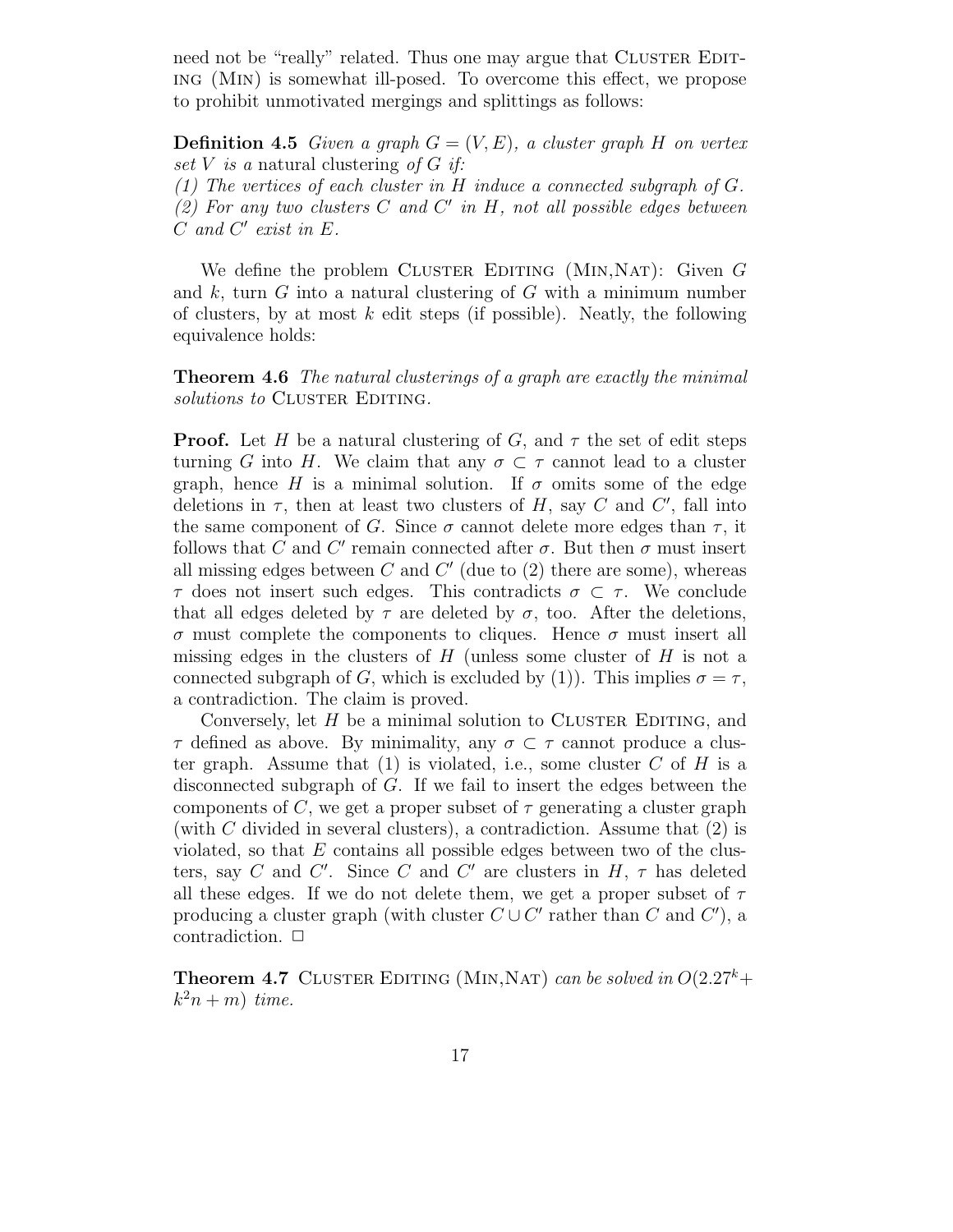**Proof.** Prior to branching we can compute a full kernel with  $O(k^2)$  vertices in  $O(k^2n+m)$  time (as we will show in Section 5). The exponential part follows directly from Theorem 4.6 and the result for CLUSTER EDITing (Min). Note that only the non-clique components must be turned into cluster graphs, while the entire cluster merging phase is rendered superfluous in this problem version.  $\Box$ 

## 5 Cluster Editing: The Full Kernel

### 5.1 The cluster decomposition

In this section we leave the area of branching rules and deal with the size and computation of full kernels. The following decomposition is the basis for our estimate of full kernel size.

**Definition 5.1** A cluster decomposition of a connected graph  $G = (V, E)$ is a partition of  $V$  in disjoint sets, called a head  $Q$  and pre-clusters, with the following properties:

(i) Every pre-cluster is a clique.

(ii) There are no edges between pre-clusters.

(iii) Every pre-cluster is a module.

(iv) For any two pre-clusters C and D, sets  $N(C)$ ,  $N(D)$ , called the tags of C and D in Q, are disjoint.

**Lemma 5.2** If graph  $G$  is at most  $k$  edit steps away from a cluster graph, then a cluster decomposition of G with  $|Q| \leq 3k$  can be computed in  $O(k^2n + m)$  time.

**Proof.** Consider a maximal set  $P$  of mutually pair-disjoint induced  $P_3$  in G. Let the head Q be the vertex set spanned by  $P$ . Since  $P$  is maximal,  $G-Q$  does not contain another  $P_3$ , hence  $G-Q$  induces a cluster graph. We define the components of  $G - Q$  to be the pre-clusters. Then (i), (ii) are obvious. Condition (iii) is true, since otherwise some  $u, v \in C$ and  $w \in Q$  induce a  $P_3 u - v - w$ , contradicting the maximality of  $P$ . Finally, if some C, D violate (iv), then some  $u \in C$ ,  $v \in Q$ ,  $w \in D$ form a  $P_3$ , again contradicting the maximality of  $P$ . In conclusion,  $P$  as specified above yields a cluster decomposition. Since  $|Q| \leq 3k$ , at most 3k pre-clusters are connected to Q.

In order to construct  $P$  efficiently, we start from the subgraph  $H$  of G with empty vertex set and from an empty  $P$ . Then we insert vertex by vertex in  $H$ , along some spanning tree of  $G$ , so that  $H$  always remains connected. Moreover, we maintain a cluster decomposition of the current H, until  $H = G$ . For any new vertex w added to H we form several new  $P_3$ , each consisting of w and a pair of vertices  $u, v$  in H. We call  $u, v$  and eligible pair if  $u, v, w$  form a  $P_3$ , and  $u, v$  do not already belong to the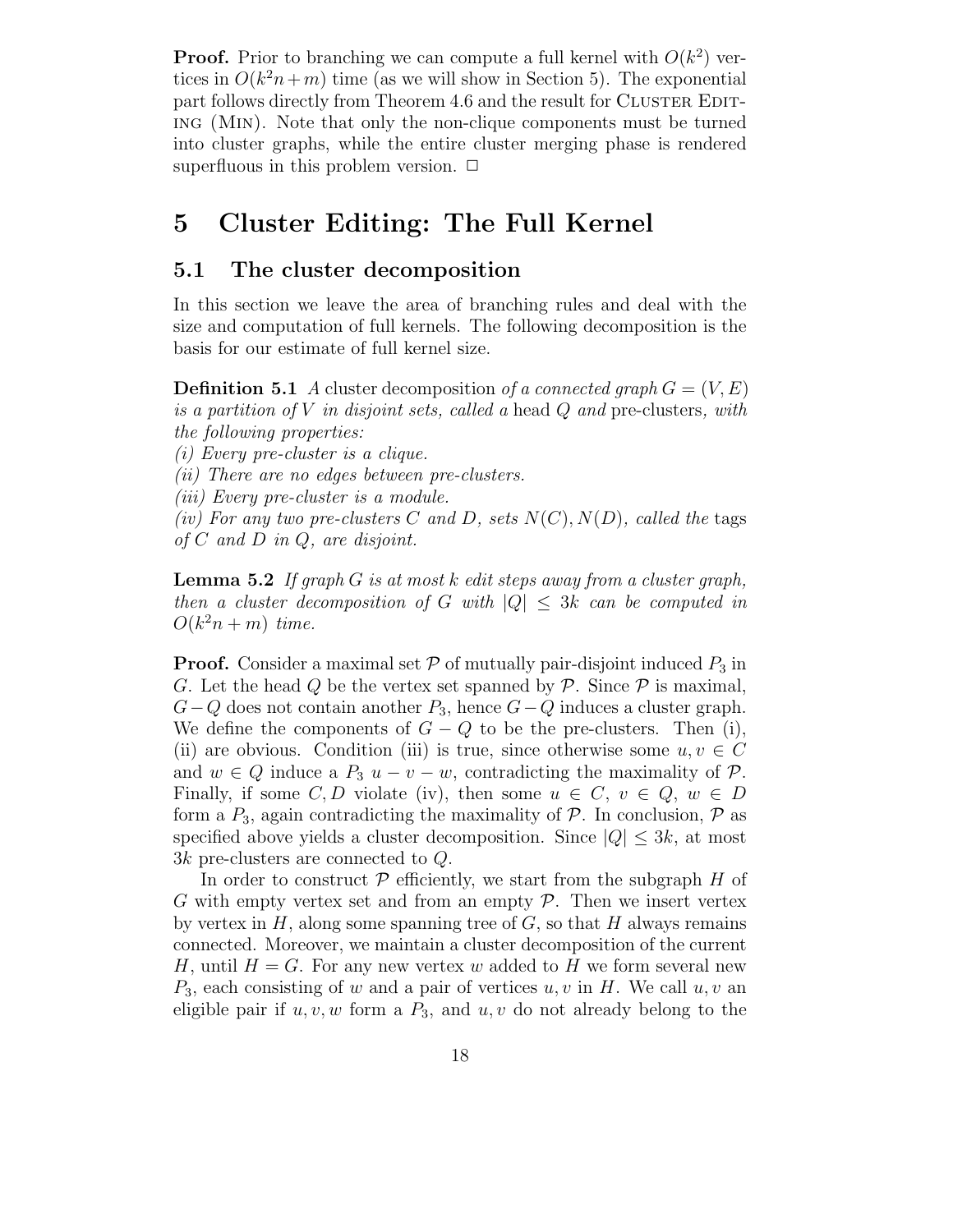same  $P_3$  in  $P$ . Then, we take disjoint eligible pairs and add the resulting new  $P_3$  to  $P$  in a greedy fashion, until  $P$  cannot be further extended in the current H. Correctness is obvious. We analyze the time.

We have to find a greedy set of eligible pairs  $u, v$  efficiently in every step. First of all, u, v must form an induced  $P_3$  with w. Since  $|Q| =$  $O(k)$ , only  $O(k)$  of the pre-clusters are connected with Q, and the preclusters are modules in H, we can easily partition subgraph  $H + w$  in  $O(k)$  modules, using the cluster decomposition of H. In detail: Every pre-cluster in  $H$  is split into at most two modules (consisting of the vertices being adjacent to w or not), and every vertex in  $Q \cup \{w\}$  may form a module on its own, in the worst case.

Now, it suffices to choose one representative vertex from every module of  $H + w$ , and to check  $O(k^2)$  pairs  $u, v$  whether they form a  $P_3$  with w, since the results carry over to all vertices  $u', v'$  in the same modules. Once we know the pairs of candidate modules, we can restrict our greedy extension procedure to vertices from these pairs of modules. Vertices that became members of any new  $P_3$  in  $P$  will move, of course, from the pre-clusters to Q.

As we have seen above, for every w we need  $O(k^2)$  preprocessing time to identify the new members of  $P$ , from a partitioning of  $H + w$  into modules. This gives the  $O(k^2n)$  term. We limit the time for all other operations in the whole algorithm as follows. Since the final  $P$  has still at most k  $P_3$ , inserting them in  $P$  costs  $O(k)$  time. Edges incident to each new w are inserted in the growing induced subgraph  $H$  in  $O(m)$ time. Thus we need  $O(m)$  time in total, in order to compute modules of  $H + w$  from the cluster decomposition of H, and for all updates of the cluster decomposition.  $\Box$ 

Next we give a cleaning procedure which transforms an instance  $G, k$ of Cluster Editing, preserving the set of minimal solutions. It does some forced edit steps immediately and removes parts of G being irrelevant for the problem. Recall that every  $v \in Q$  is in the tag of at most one pre-cluster C. To avoid case distinctions, we introduce a dummy clique of size 0 and define its tag as the set of all vertices in Q which are not in the tag of any (real) pre-cluster.

#### Cleaning Procedure:

(1) For every pre-cluster C with more than k vertices, insert an edge uv between any two  $u, v \in N(C)$  that are not yet adjacent.

(2) For any two pre-clusters C and D with c and d vertices, respectively, where  $c+d > k$ , delete every edge uv with  $u \in N(C)$  and  $v \in N(D)$ . (In particular, D may be the dummy pre-cluster and  $d = 0$ .

(3) Remove every clique which is disconnected from the rest of the graph. Apply these rules as long as possible.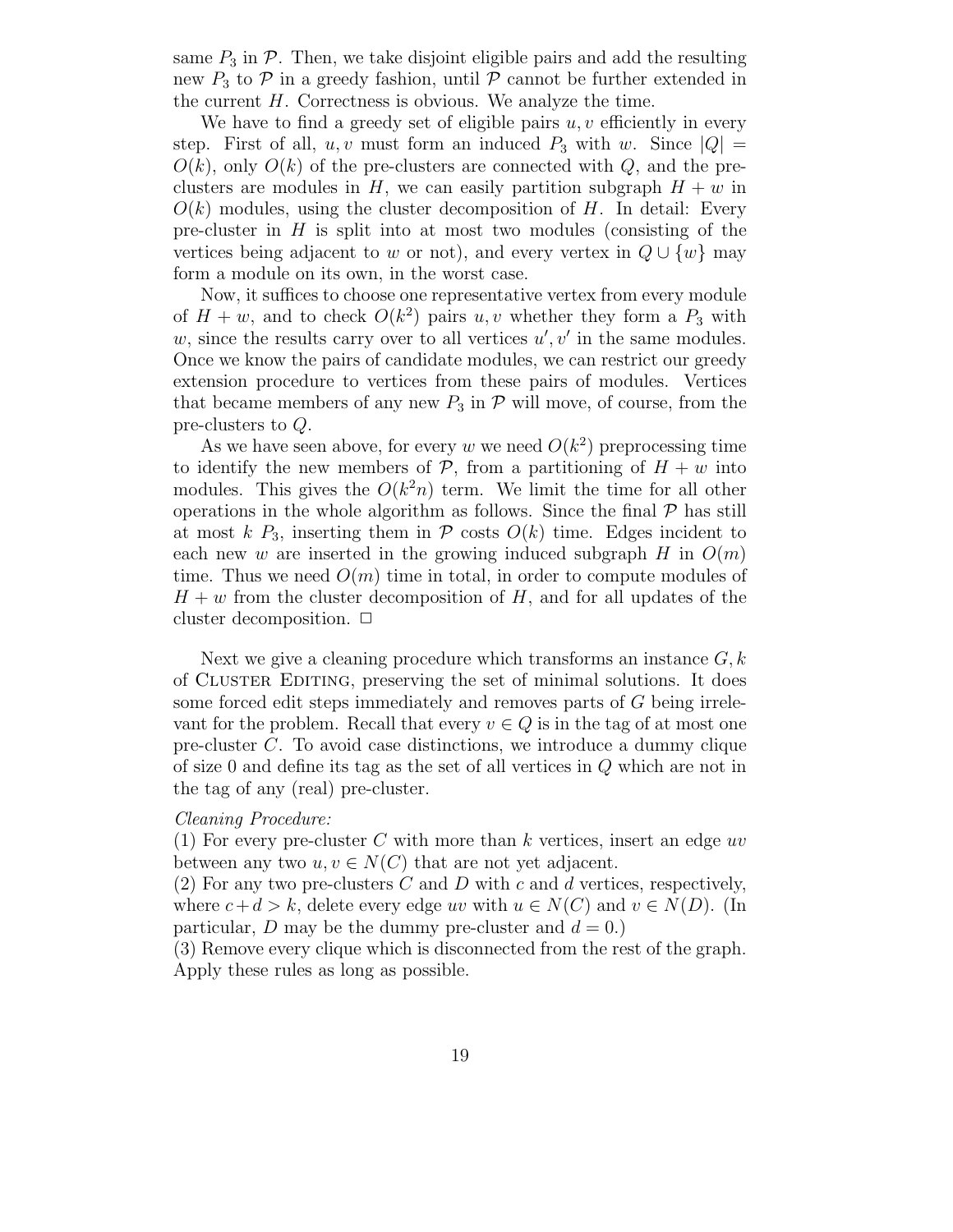Lemma 5.3 The cleaning procedure does not alter the set of minimal solutions and can be implemented to run in  $O(k^2 + m)$  time if a cluster decomposition as in Lemma 4.7 is already given.

**Proof.** In any solution, every clique with  $k + 2$  vertices in G must entirely be in a cluster, otherwise we had to disconnect the clique, which is impossible with  $k$  deletions. To see that  $(1)$  is correct, note that both  $C \cup \{u\}$  and  $C \cup \{v\}$  are cliques of size at least  $k+2$ , hence u, v must be in the same cluster. As for  $(2)$ , observe that if we keep edge uv, every vertex in  $C \cup D$  must be incident to an inserted or deleted edge with one of  $u, v$ , requiring more than  $k$  edit steps, a contradiction. Correctness of (3) is trivial: Extra edges that connect an isolated clique to other vertices cannot be part of a minimal solution.

Rules (1) and (2) only add edges inside (or delete edges between) tags in a set of  $O(k)$  vertices, hence they apply at most once to each of  $O(k^2)$ vertex pairs. Rule (3) simply removes isolated cliques. Hence the time is linear in the size of  $G$ .  $\Box$ 

**Corollary 5.4** After the cleaning procedure, every pre-cluster  $C$  has at most k vertices.

**Proof.** Assume that a larger C exists. Since (1) does not apply,  $C\cup N(C)$ is a clique. Since (2) does not apply, no edge connects  $N(C)$  and vertices outside  $C \cup N(C)$ . This gives an isolated clique, and (3) applies, a contradiction.  $\Box$ 

**Corollary 5.5** A full kernel with at most  $3k^2 + 3k$  vertices is computable in  $O(k^2n + m)$  time.

**Proof.** The remaining graph is a full kernel,  $|Q| \leq 3k$ , all tags are disjoint, and the pre-clusters are bounded due to Corollary 5.4.  $\Box$ 

#### 5.2 Ambiguous vertices

Corollary 5.5 establishes an  $O(k^2)$  bound for the full kernel. Next we also achieve the optimal constant factor. In the following we fix the cluster decomposition and a certain minimal solution. With respect to this minimal solution, we distinguish several cases of pre-clusters C and "charge" them for edit steps that touch vertices in  $C$ . All pre-clusters will be charged. Since at most  $k$  edit steps are allowed in total, this will eventually limit the full-kernel size.

**Lemma 5.6** If the graph (full kernel)  $G'$  after the cleaning procedure is disconnected, then a minimal solution never adds edges between vertices from different components of  $G'$ .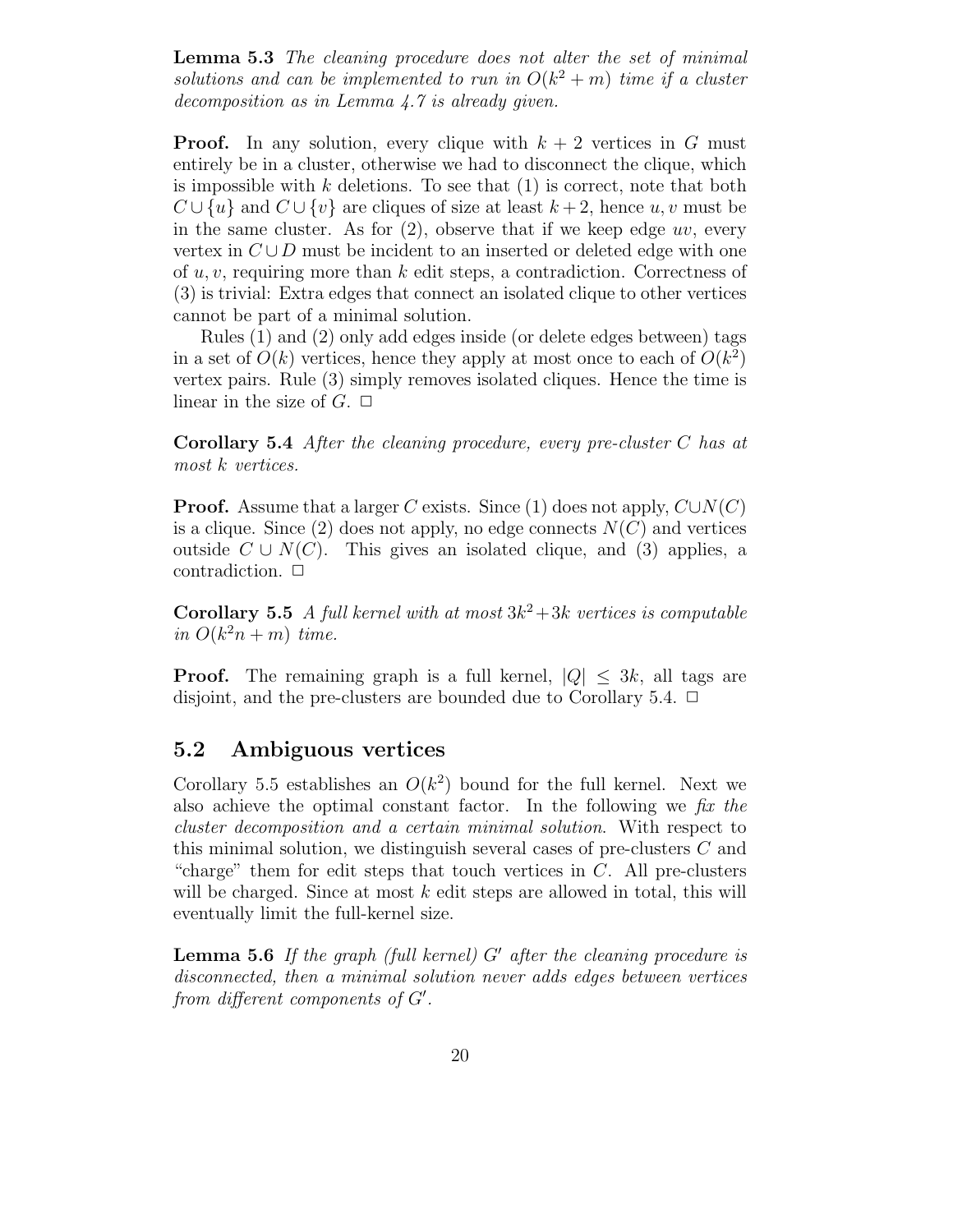**Proof.** The cleaning procedure performs only enforced edit steps (which must be done in any minimal solution). Any cluster with vertices from different components of G' can be split in smaller clusters, each containing vertices from one component. This finer clustering was produced by a proper subset of further edit steps (starting from  $G'$ ), hence the given clustering was not a minimal solution.  $\Box$ 

**Theorem 5.7** At most  $k^2/4 + 7k/2 + 1/4$  vertices are ambiguous, and a full kernel of that size can be computed in  $O(k^2n + m)$  time.

**Proof.** Consider any component  $H$  of the full kernel after the cleaning procedure. Let  $c_1 \geq \cdots \geq c_r$  be the vertex numbers of all r pre-clusters in  $H$ . If the tags of all pre-clusters in  $H$  are cliques, we set the weight of H to  $c_1 + c_r$ . Otherwise, the weight of H is just  $c_1$ . Finally, w is the maximum weight of a component in our full kernel. Every tag is non-empty, since the cleaning procedure has removed isolated cliques.

We call a pre-cluster *inert*, with respect to a fixed minimal solution, if the vertex set of this pre-cluster and its tag forms exactly one cluster there. Let  $C$ , with  $c$  vertices, be a largest pre-cluster in a component H of weight w. In the following we suppose that  $C$  is not inert in some minimal solution, and we fix such a minimal solution.

#### Phase 1:

First assume that all other pre-clusters in  $H$  are inert. Since, by Lemma 5.6, edit steps after the cleaning procedure occur only inside the components, it follows that  $C \cup N(C)$  is split in at least two clusters. This splitting requires at least c deletions of edges incident to vertices of C, which is easily seen from  $N(C) \neq \emptyset$  and the fact that C is a clique and a module. Moreover, since we consider a minimal solution,  $N(C)$ was not a clique. By the definition of w, we get  $c = w$ .

The other case is that some other pre-cluster D in H, say with  $|D|$  = d, is not inert either. We claim that at least  $c + d$  edit steps that involve vertices of  $C \cup D$  must be done. It is easy to check the few different cases that  $C \cup N(C)$  (or  $D \cup N(D)$ ) is cut in different clusters or stays in one cluster that gets at least one more vertex. Trivially, we also have  $c + d > w$ .

Thus we can already charge one or two non-inert pre-clusters for at least w edit steps, in both cases.

#### Phase 2:

Next we also charge *all* the remaining pre-clusters in *all* components. In the following, consider any component with, say,  $r$  pre-clusters. By connectivity, at least  $r-1$  edges tie their tags together. Two pre-clusters are called neighbors if there exists an edge between their tags.

If the considered component has at least one non-inert pre-cluster C, or an inert pre-cluster C whose tag  $N(C)$  is not a clique, we can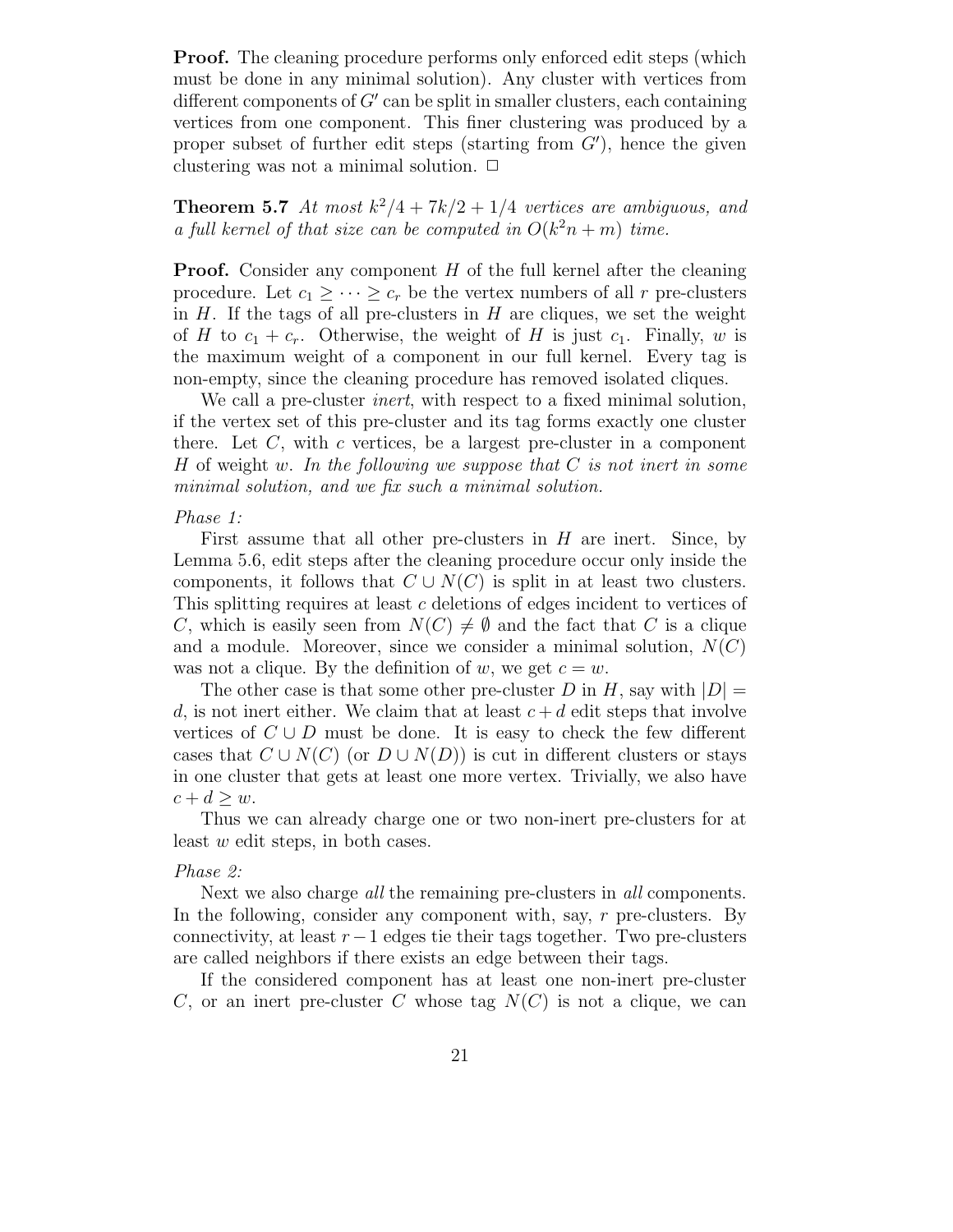successively charge all r pre-clusters, each for one edit step, as follows. First charge all pre-clusters C of the two mentioned types: If C is not inert, there is an edit step involving a vertex of C. If C is inert but  $N(C)$ not a clique, an edge insertion must be done in  $N(C)$ . Next, pick a yet uncharged pre-cluster  $D$  (inert, with a clique as tag) which has already a charged neighbor C. Since D is inert, an edge between  $N(C)$  and  $N(D)$ is deleted in the solution, and we charge D for this deletion. Since C was already charged, we did not count this edge twice. By connectivity, this procedure never gets stuck, until all pre-clusters are charged. If one of the pre-clusters in the component is dummy, we also consider it as "charged" in the beginning and proceed as above. In either case, every non-empty pre-cluster in the component is now charged for a different edit step. Also note that every pre-cluster contains at most w vertices.

It remains to discuss components where all pre-clusters are inert and have cliques as tags. Obviously, at least  $r - 1$  edges must be deleted. We charge the largest and the smallest pre-cluster together for one deletion, and the other  $r-2$  pre-clusters together for  $r-2$  deletions. By definition of w, at most w vertices from pre-clusters are now charged for each of the  $r - 1$  edge deletions.

#### Putting things together:

Recall that at most k edit steps in total are allowed. In Phase 1 we charged, for  $y \geq w$  of them, no more than y vertices from one or two pre-clusters. In Phase 2, at most  $w \leq y$  vertices from nonempty pre-clusters have been charged for each of the, at most,  $k - y$  other edit steps. Since all pre-clusters are charged, all pre-clusters together contain at most  $(1 + k - y)y$  vertices. This term is maximized if  $y = (k + 1)/2$ , hence the pre-clusters contain at most  $k^2/4 + k/2 + 1/4$  vertices. Adding the at most  $3k$  vertices from  $Q$  yields the result.

Finally we give the time complexity. Again, let  $C$  be a largest precluster in a component of maximum weight.  $(C$  is easy to find in the cluster decomposition.) Our construction and analysis shows: If C is not inert in some minimal solution, the union of pre-clusters has already a size of at most  $k^2/4 + k/2 + 1/4$ , and we can stop. By contraposition, if this union is larger, we know that  $C$  is inert in all minimal solutions. Hence, removing  $C \cup N(C)$  leaves us with a smaller full kernel. Moreover, we still have a cluster decomposition of this smaller graph where  $|Q| \leq 3k$ , since the part outside  $Q$  is still a cluster graph. Thus we can simply iterate the procedure. A cluster decomposition with  $|Q| \leq 3k$  must be computed only once in the beginning. The only thing to recompute after every removal is the components of Q. Now the time bound follows from the previous results.  $\Box$ 

The asymptotic  $k^2/4$  bound is tight even for CLUSTER DELETION, as the following example shows. For simplicity let k be even.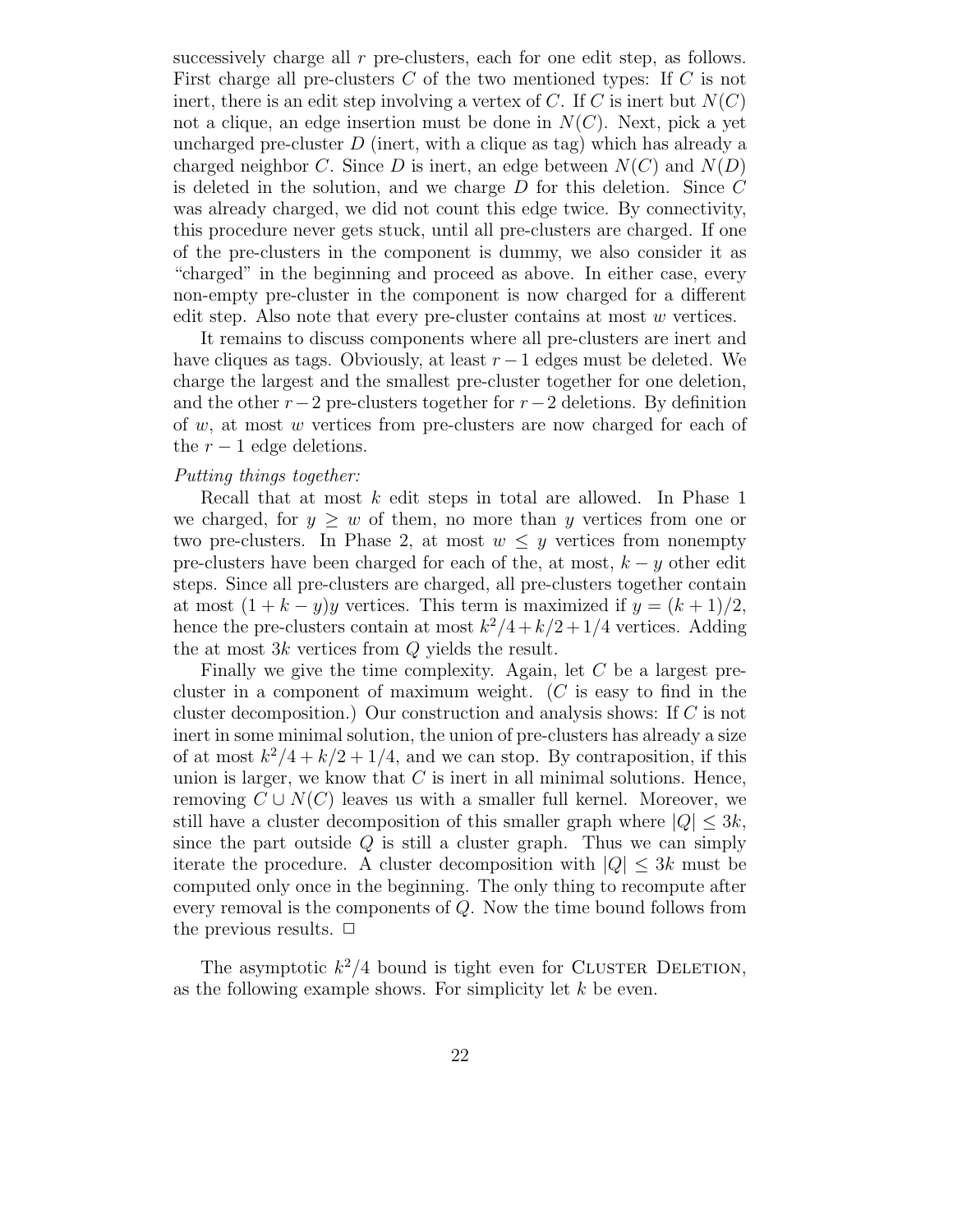**Proposition 5.8** There exist graphs with  $k^2/4 + 3k/2 + 2$  ambiguous vertices.

**Proof.** Take  $k/2 + 1$  disjoint cliques, each with  $k/2 + 1$  vertices, and attach to every clique another vertex being adjacent to one vertex in the clique. Put any one of the extra vertices x and its only neighbor  $\eta$  in one cluster, the other  $k/2$  edges incident to y are deleted. The other  $k/2$ extra edges are also deleted. Every such solution is minimal, hence all vertices are ambiguous.  $\Box$ 

There remains a gap in the linear term only. For the graphs in the previous proof, the minimum number of edit steps to reach a cluster graph is only  $k_0 = k/2 + 1$ . It arises the question whether the full kernel size is even smaller than  $k^2/4$  for  $k = k_0$ , or already for some  $k < 2k_0$ .

### 5.3 Ambiguous pairs

**Theorem 5.9** The number of ambiguous pairs is bounded by  $k^4/32$  +  $o(k^4)$ , and there exist graphs with  $k^4/800$  ambiguous pairs.

Proof. The first statement follows from Theorem 5.7. The worst case would be that all pairs in a full kernel of maximum size are ambiguous.

As an example for the lower bound, take ak disjoint cliques, each with bk vertices, and another special vertex z. Constants  $a, b$  are fixed later. For simplicity assume that all numbers that denote cardinalities are in fact integer. Join one vertex from every clique by an edge to z. In the following,  $K_v$  denotes the clique with vertex v connected to z. For any  $K_u$  and  $K_v$  and  $w \in K_v$   $(w \neq v)$  we specify a minimal solution as follows. We keep edges  $uz, zv, vw$ , and all edges in  $K_u$ . This implies that  $K_u$  and  $z, v, w$  belong to the same cluster. In order to put  $z, v, w$ in  $K_u$  we have to insert 3bk edges. The other  $ak - 2$  edges indicent to z are deleted, as well as the  $2bk - 4$  edges between v and w, respectively, and the rest of  $K_v$ . Obviously, these  $(a + 5b)k - 6$  edit steps yield a cluster graph. This solution is minimal, by the following argument. In any solution using a subset of edit steps we must keep  $uz, zv, vw$  and the edges in  $K_u$ , too, hence  $K_u, z, v, w$  are in the same cluster. Furthermore we must keep  $K_v \setminus \{v, w\}$  and all other cliques. Since merging two  $\Theta(k)$ cliques would require  $\Theta(k^2)$  insertions, we must also delete the same edges as above. Note that all  $a^2b^2k^4/2$  edges (lower-order terms neglected) are ambiguous. The constant factor is maximized under constraint  $a+5b \leq 1$ if  $a = 1/2$  and  $b = 1/10$ .  $\Box$ 

The constant factor is left as an open problem. Similar remarks as above apply to the graphs used in this proof: Note that  $k_0 = ak = k/2$ . We conjecture that we get much less ambiguous pairs if  $k$  is close to  $k_0$ .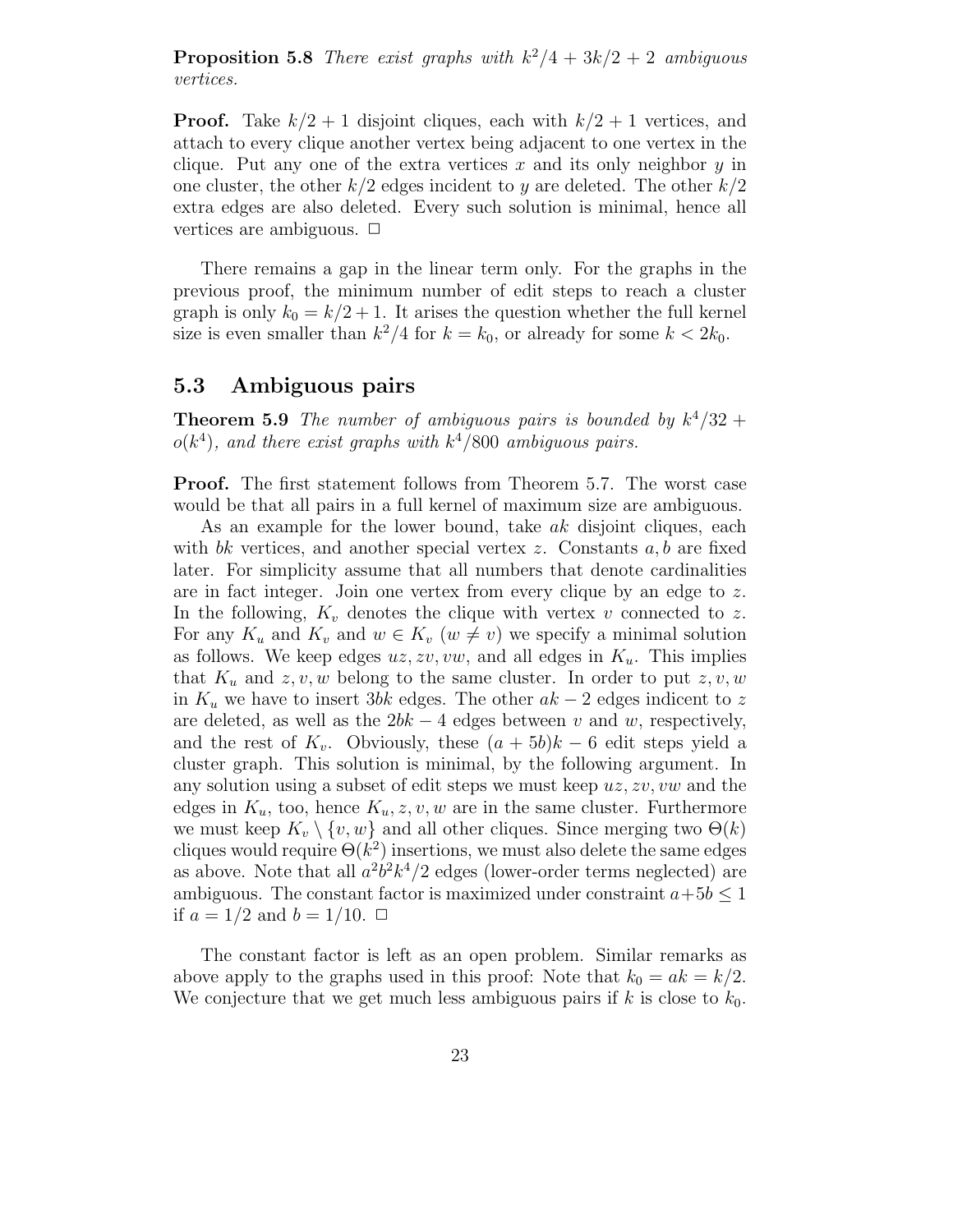The number of ambiguous edges in CLUSTER DELETION is open, only an upper bound of  $3k^3/4 + o(k^3)$  and a quadratic lower bound is known [20]. Another question arises from Theorem 5.7: Our construction yields a bound in terms of k, but not the smallest full kernel for any given graph. We conjecture that computing the exact set of ambiguous pairs requires the actual computation of all minimal solutions, and thus exponential time in k.

### 6 Other Problem Variants and Conclusions

If a graph  $G = (V, E)$  is at most k edit steps away from a graph with a given hereditary property (preserved on induced subgraphs), we also reach that property by  $k$  vertex deletions (or much less, if the "graph" of edit steps" has a small vertex cover). Thus, any edge modification problem gives rise to a related vertex deletion problem.

For example, CLUSTER VERTEX DELETION, corresponding to CLUS-TER EDITING, asks to find some  $X \subset V$ ,  $|X| \leq k$ , such that  $G - X$  is a cluster graph. This allows for small overlaps of many clusters, whose number is no longer limited by the parameter. For the currently best results on this problem see [14]. A concise enumeration is easy to obtain by a search tree algorithm with branching number 2.42 (based on the observation that any graph with components other than cliques and  $P_3$ has two induced  $P_3$  with two common vertices), but this can certainly be improved. All complexity bounds in the paper are subject to further improvements as well, e.g., by more sophisticated branching rules and analysis.

Can we efficiently solve edge modification problems in a two-stage process, using their vertex deletion counterparts? The idea would be to compute concise enumerations for the vertex deletion problem, and to assign edge changes to the affected vertices only.

Cluster editing with arbitrary individual edge weights (at least 1) is solvable in  $O(3^k + n^3)$  time, where k is the total cost of editing [21]. Can we do better if weights are distances in a metric space? Furthermore, vicinity graphs in a metric space cannot contain induced stars  $K_{1,s}$  (s depending on the dimension). Can our bounds be improved for such graphs G? Can we efficiently compute posterior probabilities of clusterings when prior probabilities of edges are given? This problem seems to be quite different from weighted cluster editing [21].

Instead of weights we could have two parameters for the number of insertions and deletions. This is appropriate in applications where insertions and deletions have different evidence.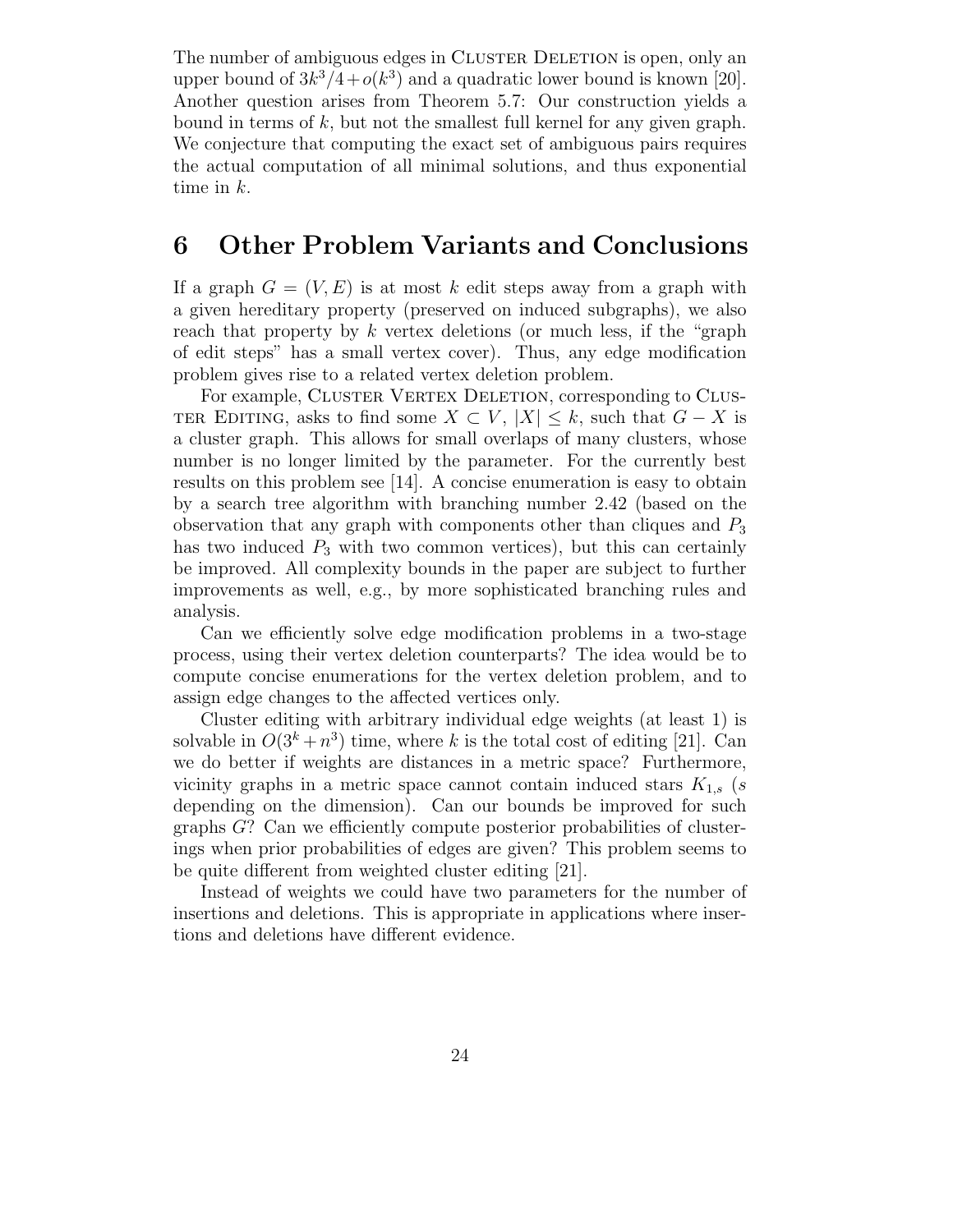### Acknowledgements

This work was partially supported by the Swedish Research Council (Vetenskapsrådet), grant no. 2007-6437, "Combinatorial inference algorithms – parameterization and clustering".

I am grateful to Tomas Nolander and the anonymous referees at WG 2005 and this journal, for pointing out some inaccuracies in earlier drafts and for many technical remarks, Mike Langston for encouraging discussions, and Henning Fernau for drawing my attention to some recent articles.

## References

- [1] N. Bansal, A. Blum, S. Chawla. Correlation clustering, Machine Learning 56 (2004), 89–113
- [2] Z.Z. Chen, T. Jiang, G. Lin. Computing phylogenetic roots with bounded degrees and errors, SIAM J. Computing 32 (2003), 864– 879
- [3] P. Damaschke. Parameterized enumeration, transversals, and imperfect phylogeny reconstruction, Theoretical Computer Science 351 (2006), 337–350
- [4] F. Dehne, M.A. Langston, X. Luo, S. Pitre, P. Shaw, Y. Zhang. The cluster editing problem: Implementations and experiments, 2nd International Workshop on Parameterized and Exact Computation IWPEC 2006, LNCS 4169, 13–24
- [5] R.G. Downey, M.R. Fellows. Parameterized Complexity, Springer, 1999
- [6] H. Fernau. On parameterized enumeration, 8th Computing and Combinatorics Conference COCOON 2002, LNCS 2387, 564–573
- [7] H. Fernau. Edge dominating set: Efficient enumeration-based exact algorithms, 2nd International Workshop on Parameterized and Exact Computation IWPEC 2006, LNCS 4169, 142–153
- [8] H. Frigui, O. Nasraoui. Simultaneous clustering and dynamic keyword weighting for text documents, in: M. Berry (ed.), Survey of Text Mining, Springer 2004, 45–70
- [9] J. Gramm, J. Guo, F. H¨uffner, R. Niedermeier. Graph-modeled data clustering: Fixed-parameter algorithms for clique generation, Theory of Computing Systems 38 (2005), 373–392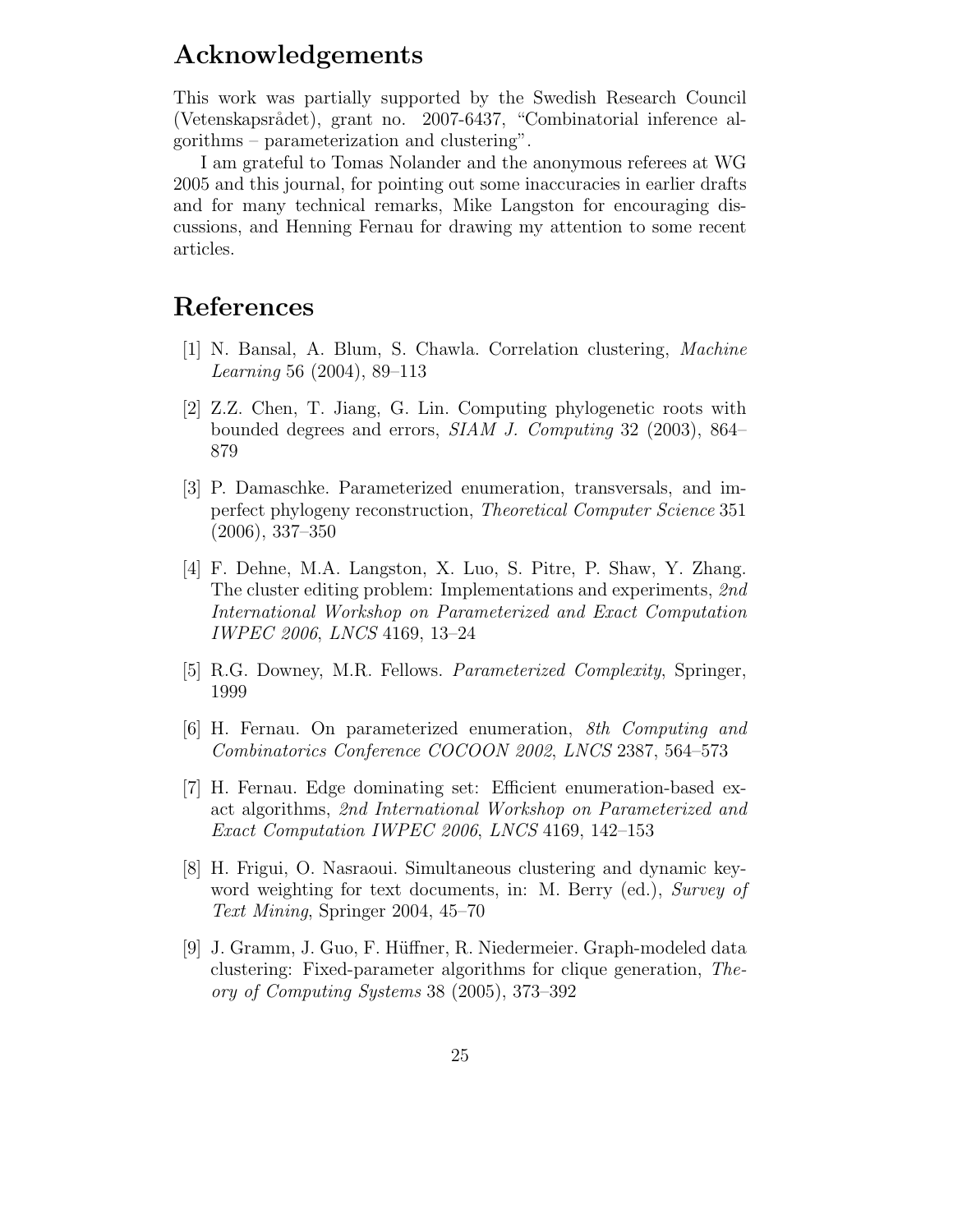- [10] J. Gramm, J. Guo, F. Hüffner, R. Niedermeier. Automated generation of search tree algorithms for hard graph-modification problems, Algorithmica 39 (2004), 321–347
- [11] J. Guo. A more effective linear kernelization for Cluster Editing, 1st Int. Symposium on Combinatorics, Algorithms, Probabilistic and Experimental Methodologies ESCAPE 2007, LNCS 4614, 36–47
- [12] J. Guo, J. Gramm, F. Hüffner, R. Niedermeier, S. Wernicke. Compression-based fixed-parameter algorithms for feedback vertex set and edge bipartization, Journal of Computer and System Sciences 72 (2006), 1386–1396
- [13] W.L. Hsu, T.H. Ma. Substitution decomposition on chordal graphs and applications, 2nd International Symposium on Algorithms ISA 1991, LNCS 557, 52–60
- [14] F. Hüffner, C. Komusiewicz, H. Moser, R. Niedermeier. Fixedparameter algorithms for cluster vertex deletion, 8th Latin American Theoretical Informatics Symposium LATIN 2008), LNCS 4957, pp. 711-722
- [15] M. Krivanek, J. Moravek. NP-hard problems in hierarchical-tree clustering, Acta Informatica 23 (1986), 311–323
- [16] G.H. Lin, T. Jiang, P.E. Kearney. Phylogenetic k-root and Steiner kroot. 11th International Symposium on Algorithms and Computation ISAAC 2000, LNCS 1969, 539–551
- [17] T.M. Mitchell. Machine Learning, McGraw-Hill 1997
- [18] D. Mölle, S. Richter, P. Rossmanith. Enumerate and expand: Improved algorithms for connected vertex cover and tree cover, 1st International Computer Science Symposium in Russia CSR 2006, LNCS 3967, 270–280
- [19] D. Mölle, S. Richter, P. Rossmanith. Enumerate and expand: New runtime bounds for vertex cover variants, 12th Computing and Combinatorics Conference COCOON 2006, LNCS 4112, 265–273
- [20] T. Nolander. On the fixed-parameter enumerability of cluster deletion, Master's thesis, Computing Science, Chalmers (Göteborg) 2006
- [21] S. Rahmann, T. Wittkop, J. Baumbach, M. Martin, A. Truß, S. Böcker. Exact and heuristic algorithms for weighted cluster editing, 6th Annual International Conference on Computational Systems Bioinformatics CSB 2007, 391–401